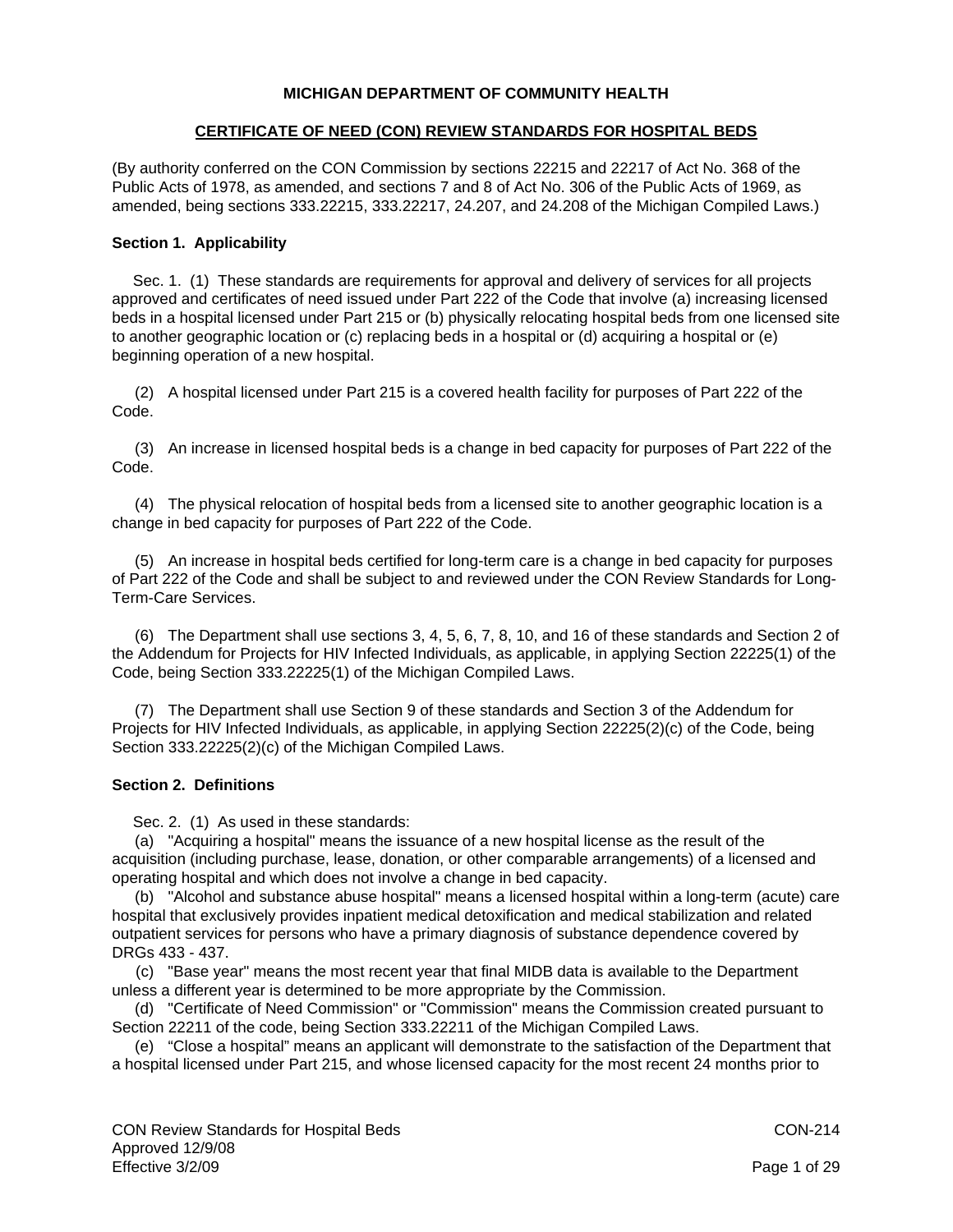submission of the application was at least 80 percent for acute care beds, will close and surrender its acute care hospital license upon completion of the proposed project.

 (f) "Code" means Act No. 368 of the Public Acts of 1978, as amended, being Section 333.1101 et seq. of the Michigan Compiled Laws.

 (g) "Common ownership or control" means a hospital that is owned by, is under common control of, or has a common parent as the applicant hospital.

 (h) "Compare group" means the applications that have been grouped for the same type of project in the same subarea and are being reviewed comparatively in accordance with the CON rules.

(i) "Department" means the Michigan Department of Community Health (MDCH).

 (j) "Department inventory of beds" means the current list maintained for each hospital subarea on a continuing basis by the Department of (i) licensed hospital beds and (ii) hospital beds approved by a valid CON issued under either Part 221 or Part 222 of the Code that are not yet licensed. The term does not include hospital beds certified for long-term-care in hospital long-term care units.

(k) "Discharge relevance factor" (%R) means a mathematical computation where the numerator is the inpatient hospital discharges from a specific zip code for a specified hospital subarea and the denominator is the inpatient hospital discharges for any hospital from that same specific zip code.

 (l) "Disproportionate share hospital payments" means the most recent payments to hospitals in the special pool for non-state government-owned or operated hospitals to assure funding for costs incurred by public facilities providing inpatient hospital services which serve a disproportionate number of lowincome patients with special needs as calculated by the Medical Services Administration within the Department.

 (m) "Existing hospital beds" means, for a specific hospital subarea, the total of all of the following: (i) hospital beds licensed by the Department; (ii) hospital beds with valid CON approval but not yet licensed; (iii) proposed hospital beds under appeal from a final decision of the Department; and (iv) proposed hospital beds that are part of a completed application under Part 222 (other than the application under review) for which a proposed decision has been issued and which is pending final Department decision.

 (n) "Gross hospital revenues" means the hospital's revenues as stated on the most recent Medicare and Michigan Medicaid forms filed with the Medical Services Administration within the Department.

(o) "Health service area" OR "HSA" means the groups of counties listed in Section 18.

 (p) "Hospital bed" means a bed within the licensed bed complement at a licensed site of a hospital licensed under Part 215 of the Code, excluding (i) hospital beds certified for long-term care as defined in Section 20106(6) of the Code and (ii) unlicensed newborn bassinets.

 (q) "Hospital" means a hospital as defined in Section 20106(5) of the Code being Section 333.20106(5) of the Michigan Compiled Laws and licensed under Part 215 of the Code. The term does not include a hospital or hospital unit licensed or operated by the Department of Mental Health.

 (r) "Hospital long-term-care unit" or "HLTCU" means a nursing care unit, owned or operated by and as part of a hospital, licensed by the Department, and providing organized nursing care and medical treatment to 7 or more unrelated individuals suffering or recovering from illness, injury, or infirmity.

 (s) "Hospital subarea" or "subarea" means a cluster or grouping of hospitals and the relevant portion of the state's population served by that cluster or grouping of hospitals. For purposes of these standards, hospital subareas and the hospitals assigned to each subarea are set forth in Appendix A.

 (t) "Host hospital" means a licensed and operating hospital, which delicenses hospital beds, and which leases patient care space and other space within the physical plant of the host hospital, to allow a long-term (acute) care hospital, or alcohol and substance abuse hospital, to begin operation.

 (u) "Licensed site" means the location of the facility authorized by license and listed on that licensee's certificate of licensure.

 (v) "Limited access area" means those geographic areas containing a population of 50,000 or more based on the planning year and not within 30 minutes drive time of an existing licensed acute care hospital with 24 hour/7 days a week emergency services utilizing the slowest route available as defined by the Michigan Department of Transportation (MDOT) and as identified in Appendix E. Limited access areas shall be redetermined when a new hospital has been approved or an existing hospital closes.

 (w) "Long-term (acute) care hospital" means a hospital has been approved to participate in the Title XVIII (Medicare) program as a prospective payment system (PPS) exempt hospital in accordance with 42 CFR Part 412.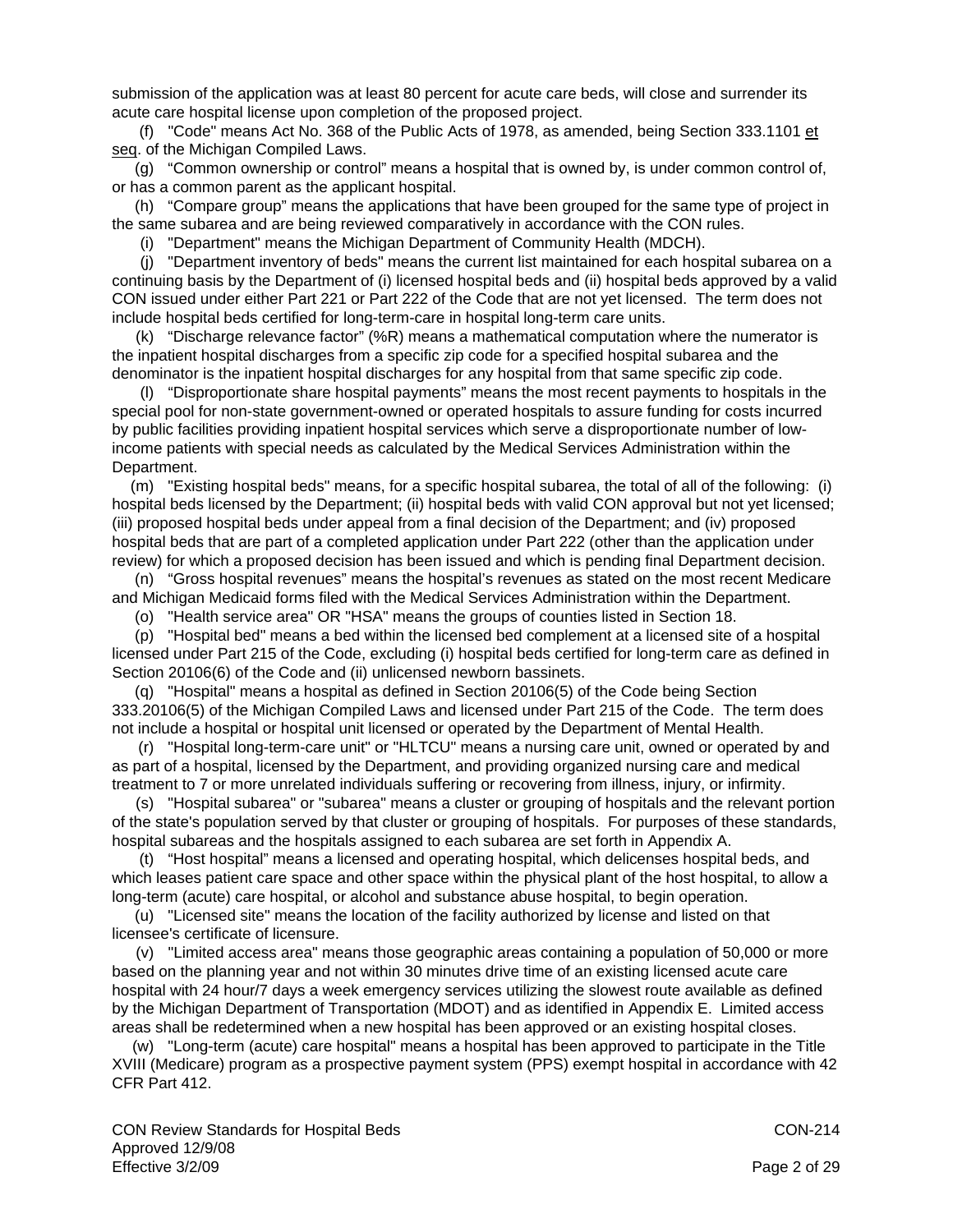(x) "Market forecast factors" (%N) means a mathematical computation where the numerator is the number of total inpatient discharges indicated by the market survey forecasts and the denominator is the base year MIDB discharges.

 (y) "Medicaid" means title XIX of the social security act, chapter 531, 49 Stat. 620, 1396r-6 and1396r-8 to 1396v.

 (z) "Medicaid volume" means the number of Medicaid recipients served at the hospital as stated on the most recent Medicare and Michigan Medicaid forms filed with the Medical Services Administration within the Department.

 (aa) "Metropolitan statistical area county" means a county located in a metropolitan statistical area as that term is defined under the "standards for defining metropolitan and micropolitan statistical areas" by the statistical policy office of the office of information and regulatory affairs of the United States office of management and budget, 65 F.R. p. 82238 (December 27, 2000) and as shown in Appendix B.

 (bb) "Michigan Inpatient Data Base" or "MIDB" means the data base compiled by the Michigan Health and Hospital Association or successor organization. The data base consists of inpatient discharge records from all Michigan hospitals and Michigan residents discharged from hospitals in border states for a specific calendar year.

 (cc) "Micropolitan statistical area county" means a county located in a micropolitan statistical area as that term is defined under the "standards for defining metropolitan and micropolitan statistical areas" by the statistical policy office of the office of information and regulatory affairs of the United States office of management and budget, 65 F.R. p. 82238 (December 27, 2000) and as shown in Appendix B.

 (dd) "New beds in a hospital" means hospital beds that meet at least one of the following: (i) are not currently licensed as hospital beds, (ii) are currently licensed hospital beds at a licensed site in one subarea which are proposed for relocation in a different subarea as determined by the Department pursuant to Section 3 of these standards, (iii) are currently licensed hospital beds at a licensed site in one subarea which are proposed for relocation to another geographic site which is in the same subarea as determined by the Department, but which are not in the replacement zone, or (iv) are currently licensed hospital beds that are proposed to be licensed as part of a new hospital in accordance with Section 6(2) of these standards.

 (ee) "New hospital" means one of the following: (i) the establishment of a new facility that shall be issued a new hospital license, (ii) for currently licensed beds, the establishment of a new licensed site that is not in the same hospital subarea as the currently licensed beds, (iii) currently licensed hospital beds at a licensed site in one subarea which are proposed for relocation to another geographic site which is in the same subarea as determined by the Department, but which are not in the replacement zone, or (iv) currently licensed hospital beds that are proposed to be licensed as part of a new hospital in accordance with section 6(2) of these standards.

 (ff) "Obstetrics patient days of care" means inpatient days of care for patients in the applicant's Michigan Inpatient Data Base data ages 15 through 44 with drgs 370 through 375 (obstetrical discharges).

 (gg) "Overbedded subarea" means a hospital subarea in which the total number of existing hospital beds in that subarea exceeds the subarea needed hospital bed supply as set forth in Appendix C.

 (hh) "Pediatric patient days of care" means inpatient days of care for patients in the applicant's Michigan Inpatient Data Base data ages 0 through 14 excluding normal newborns.

 (ii) "Planning year" means five years beyond the base year, established by the CON Commission, for which hospital bed need is developed, unless a different year is determined to be more appropriate by the Commission.

 (jj) "Qualifying project" means each application in a comparative group which has been reviewed individually and has been determined by the Department to have satisfied all of the requirements of Section 22225 of the code, being section 333.22225 of the Michigan Compiled Laws and all other applicable requirements for approval in the Code or these Standards.

 (kk) "Relevance index" or "market share factor" (%Z) means a mathematical computation where the numerator is the number of inpatient hospital patient days provided by a specified hospital subarea from a specific zip code and the denominator is the total number of inpatient hospital patient days provided by all hospitals to that specific zip code using MIDB data.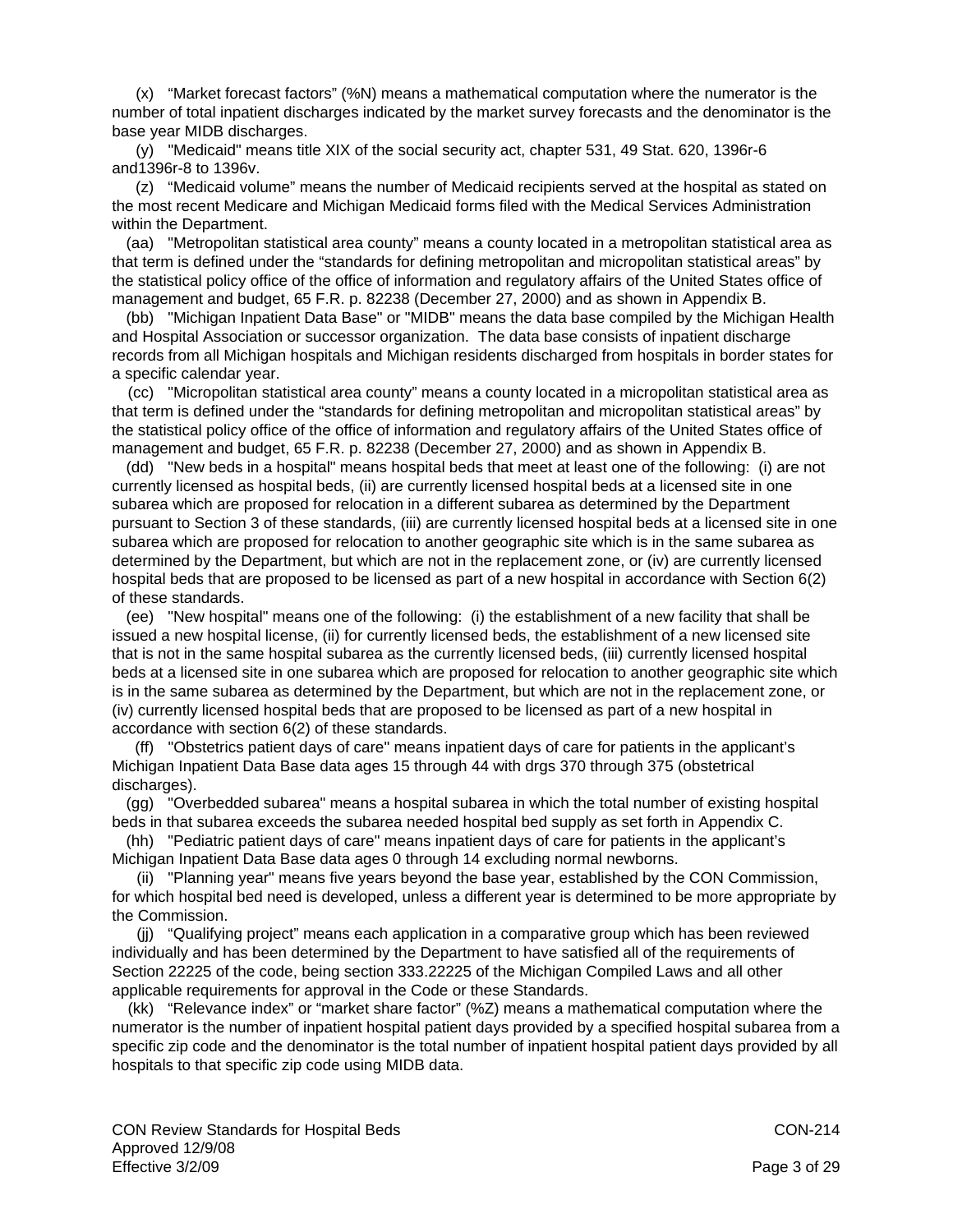(ll) "Relocate existing licensed hospital beds" for purposes of sections 6(3) and 8 of these standards, means a change in the location of existing hospital beds from the existing licensed hospital site to a different existing licensed hospital site within the same hospital subarea or HSA. This definition does not apply to projects involving replacement beds in a hospital governed by Section 7 of these standards. (mm) "remaining patient days of care" means total inpatient days of care in the applicant's Michigan

Inpatient Data Base data minus obstetrics patient days of care and pediatric patient days of care. (nn) "Replacement beds in a hospital" means hospital beds that meet all of the following conditions; (i) an equal or greater number of hospital beds are currently licensed to the applicant at the licensed site at which the proposed replacement beds are currently licensed; (ii) the hospital beds are proposed for replacement in new physical plant space being developed in new construction or in newly acquired space (purchase, lease, donation, etc.); and (iii) the hospital beds to be replaced will be located in the replacement zone.

 (oo) "Replacement zone" means a proposed licensed site that is (i) in the same subarea as the existing licensed site as determined by the Department in accord with Section 3 of these standards and (ii) on the same site, on a contiguous site, or on a site within 2 miles of the existing licensed site if the existing licensed site is located in a county with a population of 200,000 or more, or on a site within 5 miles of the existing licensed site if the existing licensed site is located in a county with a population of less than 200,000.

 (pp) "Rural county" means a county not located in a metropolitan statistical area or micropolitan statistical areas as those terms are defined under the "standards for defining metropolitan and micropolitan statistical areas" by the statistical policy office of the office of information regulatory affairs of the United States office of management and budget, 65 F.R. p. 82238 (December 27, 2000) and as shown in Appendix B.

 (qq) "Uncompensated care volume" means the hospital's uncompensated care volume as stated on the most recent Medicare and Michigan Medicaid forms filed with the Medical Services Administration within the Department.

 (rr) "Utilization rate" or "use rate" means the number of days of inpatient care per 1,000 population during a one-year period.

 (ss) "Zip code population" means the latest population estimates for the base year and projections for the planning year, by zip code.

(2) The definitions in Part 222 shall apply to these standards.

## **Section 3. Hospital subareas**

 Sec. 3. (1)(a) Each existing hospital is assigned to a hospital subarea as set forth in Appendix A which is incorporated as part of these standards, until Appendix A is revised pursuant to this subsection.

 (i) These hospital subareas, and the assignments of hospitals to subareas, shall be updated, at the direction of the Commission, starting in May 2003, to be completed no later than November 2003. Thereafter, at the direction of the Commission, the updates shall occur no later than two years after the official date of the federal decennial census, provided that:

 (A) Population data at the federal zip code level, derived from the federal decennial census, are available; and final MIDB data are available to the Department for that same census year.

 (b) For an application involving a proposed new licensed site for a hospital (whether new or replacement), the proposed new licensed site shall be assigned to an existing hospital subarea utilizing a market survey conducted by the applicant and submitted with the application. The market survey shall provide, at a minimum, forecasts of the number of inpatient discharges for each zip code that the proposed new licensed site shall provide service. The forecasted numbers must be for the same year as the base year MIDB data. The market survey shall be completed by the applicant using accepted standard statistical methods. The market survey must be submitted on a computer media and in a format specified by the Department. The market survey, if determined by the Department to be reasonable pursuant to Section 15, shall be used by the Department to assign the proposed new site to an existing subarea based on the methodology described by "The Specification of Hospital Service Communities in a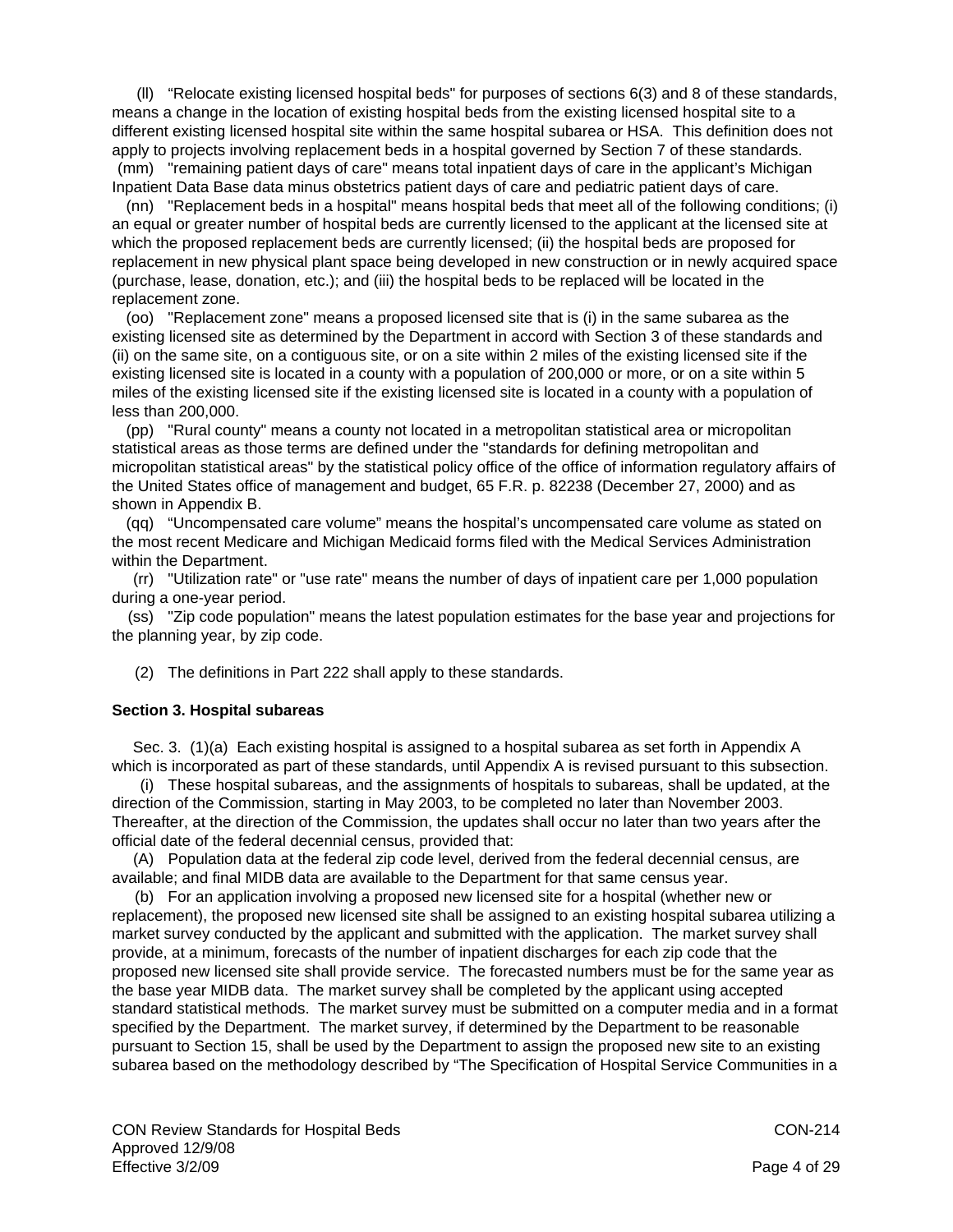Large Metropolitan Area" by J. William Thomas, Ph.D., John R. Griffith, and Paul Durance, April 1979 as follows:

 (i) For the proposed new site, a discharge relevance factor for each of the zip codes identified in the application will be computed. Zip codes with a market forecast factor of less than .05 will be deleted from consideration.

 (ii) The base year MIDB data will be used to compute discharge relevance factors (%Rs) for each hospital subarea for each of the zip codes identified in step (i) above. Hospital subareas with a %R of less than .10 for all zip codes identified in step (i) will be deleted from the computation.

(iii) The third step in the methodology is to calculate a population-weighted average discharge

relevance factor  $R_i$  for the proposed hospital and existing subareas. Letting:

 $P_i$  = Population of zip code i.

 $d_{ij}$  = Number of patients from zip code i treated at hospital j.

$$
D_i = \sum_j d_{ij} = \text{Total patients from zip code } i.
$$

 $I_j = \{i \mid (d_{ij}/D_i) \ge \alpha\}$ , set of zip codes for which the individual relevance factor [%R from (i) and (ii) above) values  $(d_{ii}/D_i)$  of hospital j exceeds or equals  $\alpha$ , where  $\alpha$  is specified  $0 \leq \alpha \geq 1$ .

$$
\text{then } \overline{R}_{j} = \frac{\sum_{i \in Ij} P_i(d_{ij}/D_i)}{\sum_{i \in Ij} P_i}
$$

(iv) After  $R_i$  is calculated for the applicant(s) and the included existing subareas, the hospital/subarea with the smallest  $\overline{R}_i$  ( $\overline{S}$   $\overline{R}_i$ ) is grouped with the hospital/subarea having the greatest individual discharge relevance factor in the S  $R$  j's home zip code. S  $R$  j's home zip code is defined as the zip code from  $S R j$ 's with the greatest discharge relevance factor.

 (v) If there is only a single applicant, then the assignment procedure is complete. If there are additional applicants, then steps (iii), and (iv) must be repeated until all applicants have been assigned to an existing subarea.

 (2) The Commission shall amend Appendix A to reflect: (a) approved new licensed site(s) assigned to a specific hospital subarea; (b) hospital closures; and (c) licensure action(s) as appropriate.

 (3) As directed by the Commission, new sub-area assignments established according to subsection (1)(a)(i) shall supersede Appendix A and shall be included as an amended appendix to these standards effective on the date determined by the Commission.

## **Section 4. Determination of the needed hospital bed supply**

 Sec. 4. (1) The determination of the needed hospital bed supply for a limited access area and a hospital subarea for a planning year shall be made using the MIDB and population estimates and projections by zip code in the following methodology:

 (a) All hospital discharges for normal newborns (DRG 391) and psychiatric patients (ICD-9-CM codes 290 through 319 as a principal diagnosis) will be excluded.

 (b) For each discharge from the selected zip codes for a limited access area or each hospital subarea discharge, as applicable, calculate the number of patient days (take the patient days for each discharge and accumulate it within the respective age group) for the following age groups: ages 0 (excluding normal newborns) through 14 (pediatric), ages 15 through 44, female ages 15 through 44 (DRGs 370 through 375 – obstetrical discharges), ages 45 through 64, ages 65 through 74, and ages 75 and older. Data from non-Michigan residents are to be included for each specific age group. For limited access areas, proceed to section 4(1)(e).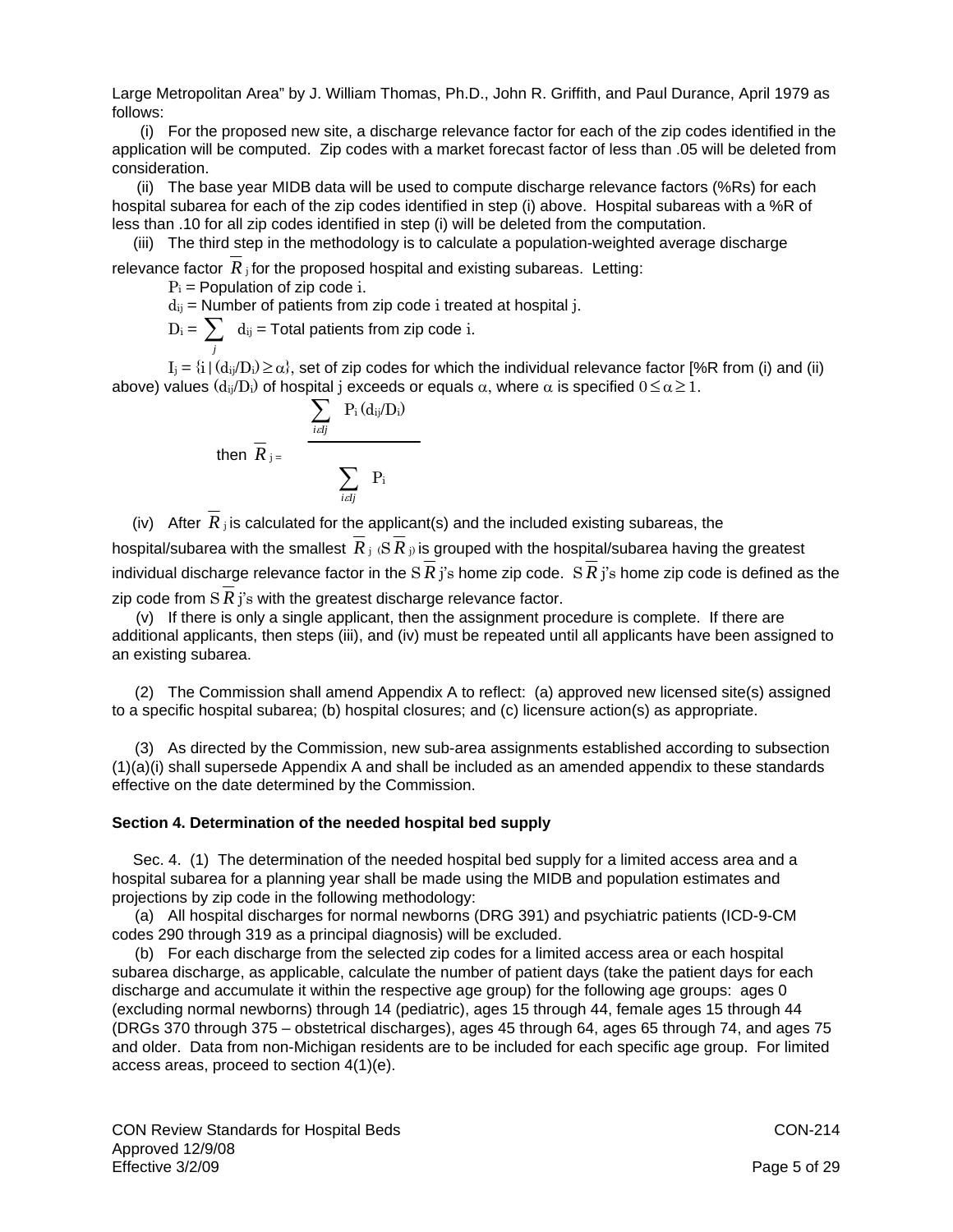(c) For each hospital subarea, calculate the relevance index (%Z) for each zip code and for each of the following age groups: ages 0 (excluding normal newborns) through 14 (pediatric), ages 15 through 44, female ages 15 through 44 (DRGs 370 THROUGH 375 – obstetrical discharges), ages 45 through 64, ages 65 through 74, and ages 75 and older.

 (d) For each hospital subarea, multiply each zip code %Z calculated in (c) by its respective base year zip code and age group specific year population. The result will be the zip code allocations by age group for each subarea.

 (e) For each limited access area or hospital subarea, as applicable, calculate the subarea base year population by age group by adding together all zip code population allocations calculated in (d) for each specific age group in that subarea. For a limited access area, add together the age groups identified for the limited access area. The result will be six population age groups for each limited access area or subarea, as applicable.

 (f) For each limited access area or hospital subarea, as applicable, calculate the patient day use rates for ages 0 (excluding normal newborns) through 14 (pediatric), ages 15 through 44, female ages 15 through 44 (DRGs 370 through 375 – obstetrical discharges), ages 45 through 64, ages 65 through 74, and ages 75 and older by dividing the results of (b) by the results of (e).

 (g) For each hospital subarea, multiply each zip code %Z calculated in (c) by its respective planning year zip code and age group specific year population. The results will be the projected zip code allocations by age group for each subarea. For a limited access area, multiply the population projection for the plan year by the proportion of the zip code that is contained within the limited access area for each zip code age group. The results will be the projected zip code allocations by age group for each zip code within the limited access area.

 (h) For each hospital subarea, calculate the subarea projected year population by age group by adding together all projected zip code population allocations calculated in (g) for each specific age group. For a limited access area, add together the zip code allocations calculated in (g) by age group identified for the limited access area. The result will be six population age groups for each limited access area or subarea, as applicable.

 (i) For each limited access area or hospital subarea, as applicable, calculate the limited access area or hospital subarea, as applicable, projected patient days for each age group by multiplying the six projected populations by age group calculated in step (h) by the age specific use rates identified in step (f).

 (j) For each limited access area or hospital subarea, as applicable, calculate the adult medical/surgical limited access area or hospital subarea, as applicable, projected patient days by adding together the following age group specific projected patient days calculated in (i): ages 15 through 44, ages 45 through 64, ages 65 through 74, and ages 75 and older. The 0 (excluding normal newborns) through 14 (pediatric) and female ages 15 through 44 (DRGs 370 through 375 – obstetrical discharges) age groups remain unchanged as calculated in (i).

 (k) For each limited access area or hospital subarea, as applicable, calculate the limited access area or hospital subarea, as applicable, projected average daily census (ADC) for three age groups: Ages 0 (excluding normal newborns) through 14 (pediatric), female ages 15 through 44 (DRGs 370 through 375 – obstetrical discharges), and adult medical surgical by dividing the results calculated in (j) by 365 (or 366 if the planning year is a leap year). Round each ADC to a whole number. This will give three ADC computations per limited access area or subarea, as applicable.

 (l) For each limited access area or hospital subarea, as applicable, and age group, select the appropriate occupancy rate from the occupancy rate table in Appendix D.

 (m) For each limited access area or hospital subarea, as applicable, and age group, calculate the limited access area or subarea, as applicable, projected bed need number of hospital beds for the limited access area or subarea, as applicable, by age group by dividing the ADC calculated in (k) by the appropriate occupancy rate determined in (l). To obtain the total limited access area or hospital, as applicable, bed need, add the three age group bed projections together. Round any part of a bed up to a whole bed.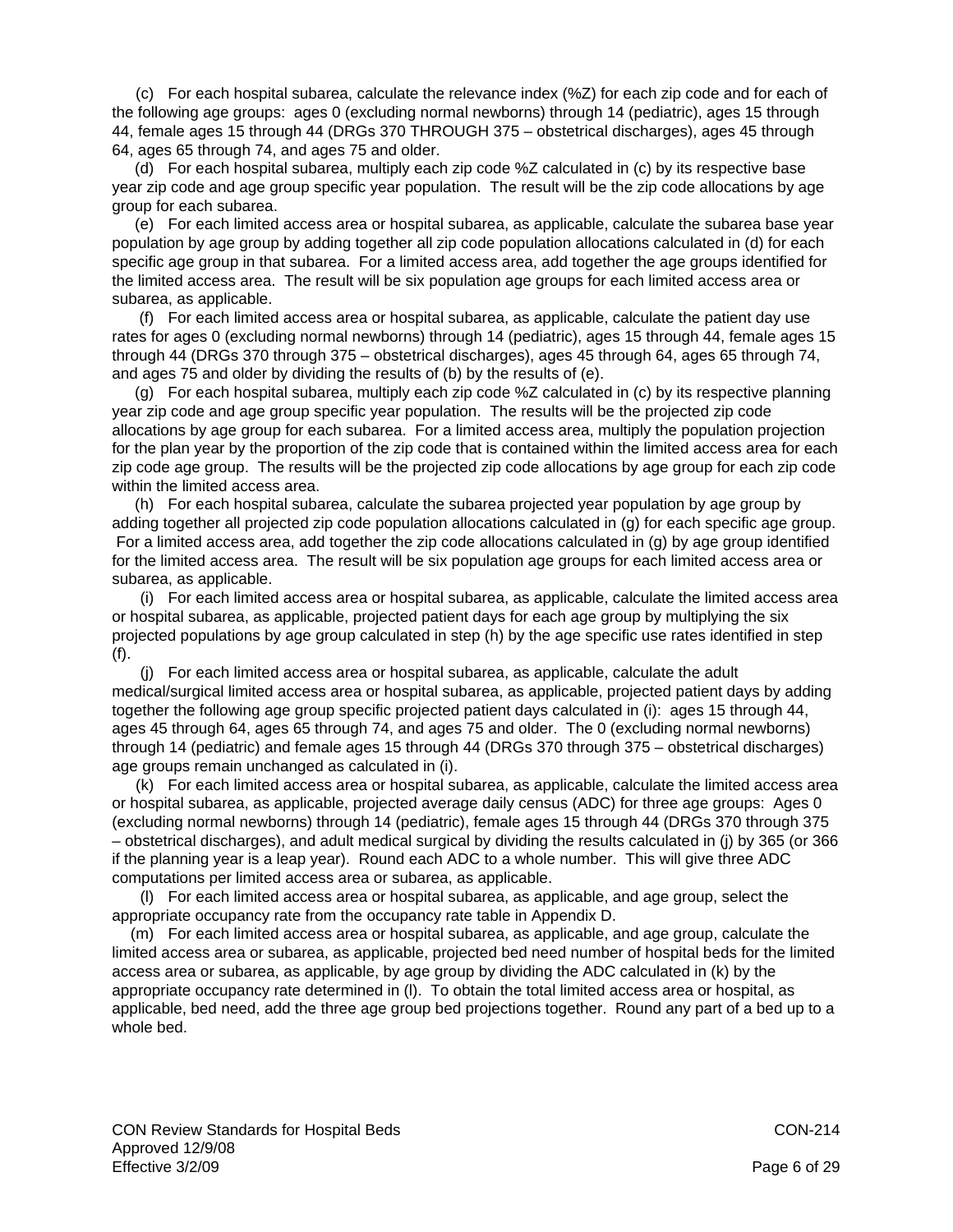# **Section 5. Bed Need**

 Sec. 5. (1) The bed-need numbers incorporated as part of these standards as Appendix C shall apply to projects subject to review under these standards, except where a specific CON review standard states otherwise.

 (2) The Commission shall direct the Department, effective November 2004 and every two years thereafter, to re-calculate the acute care bed need methodology in Section 4, within a specified time frame.

 (3) The Commission shall designate the base year and the future planning year which shall be utilized in applying the methodology pursuant to subsection (2).

 (4) When the Department is directed by the Commission to apply the methodology pursuant to subsection (2), the effective date of the bed-need numbers shall be established by the Commission.

 (5) As directed by the Commission, new bed-need numbers established by subsections (2) and (3) shall supersede the bed-need numbers shown in Appendix C and shall be included as an amended appendix to these standards.

## **Section 6. Requirements for approval -- new beds in a hospital**

 Sec. 6. (1) An applicant proposing new beds in a hospital, except an applicant meeting the requirements of subsection 2, 3, 4, or 5 shall demonstrate that it meets all of the following:

 (a) The new beds in a hospital shall result in a hospital of at least 200 beds in a metropolitan statistical area county or 50 beds in a rural or micropolitan statistical area county. This subsection may be waived by the Department if the Department determines, in its sole discretion, that a smaller hospital is necessary or appropriate to assure access to health-care services.

 (b) The total number of existing hospital beds in the subarea to which the new beds will be assigned does not currently exceed the needed hospital bed supply as set forth in Appendix C. The Department shall determine the subarea to which the beds will be assigned in accord with Section 3 of these standards.

 (c) Approval of the proposed new beds in a hospital shall not result in the total number of existing hospital beds, in the subarea to which the new beds will be assigned, exceeding the needed hospital bed supply as set forth in Appendix C. The Department shall determine the subarea to which the beds will be assigned in accord with Section 3 of these standards.

 (2) An applicant proposing to begin operation as a new long-term (acute) care hospital or alcohol and substance abuse hospital within an existing licensed, host hospital shall demonstrate that it meets all of the requirements of this subsection:

 (a) If the long-term (acute) care hospital applicant described in this subsection does not meet the Title XVIII requirements of the Social Security Act for exemption from PPS as a long-term (acute) care hospital within 12 months after beginning operation, then it may apply for a six-month extension in accordance with R325.9403 of the CON rules. If the applicant fails to meet the Title XVIII requirements for PPS exemption as a long-term (acute) care hospital within the 12 or 18-month period, then the CON granted pursuant to this section shall expire automatically.

 (b) The patient care space and other space to establish the new hospital is being obtained through a lease arrangement and renewal of a lease between the applicant and the host hospital. The initial, renewed, or any subsequent lease shall specify at least all of the following:

 (i) That the host hospital shall delicense the same number of hospital beds proposed by the applicant for licensure in the new hospital or any subsequent application to add additional beds.

 (ii) That the proposed new beds shall be for use in space currently licensed as part of the host hospital.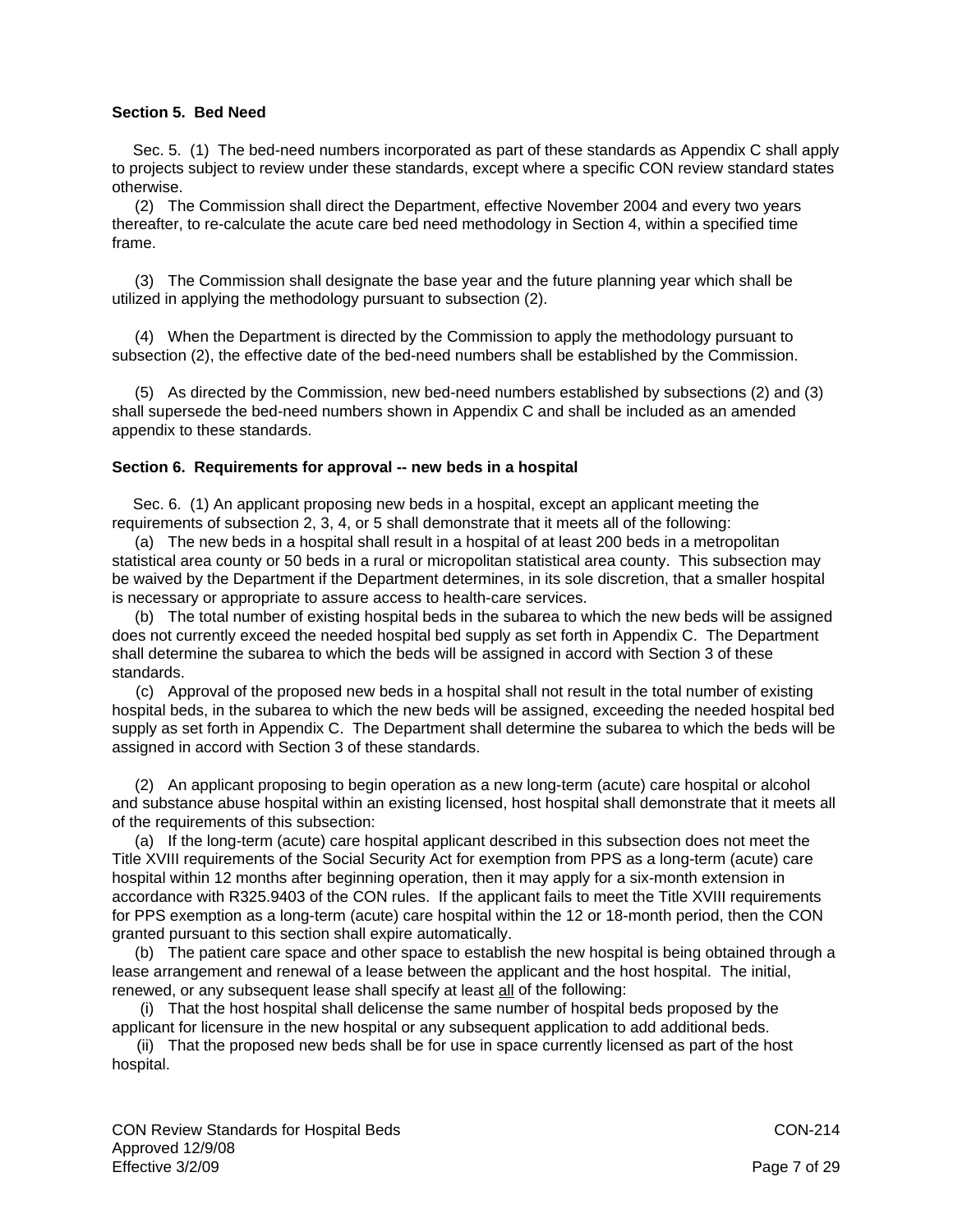(iii) That upon non-renewal and/or termination of the lease, upon termination of the license issued under Part 215 of the act to the applicant for the new hospital, or upon noncompliance with the project delivery requirements or any other applicable requirements of these standards, the beds licensed as part of the new hospital must be disposed of by one of the following means:

 (A) Relicensure of the beds to the host hospital. The host hospital must obtain a CON to acquire the long-term (acute) care hospital. In the event that the host hospital applies for a CON to acquire the longterm (acute) care hospital [including the beds leased by the host hospital to the long-term (acute) care hospital] within six months following the termination of the lease with the long-term (acute) care hospital, it shall not be required to be in compliance with the hospital bed supply set forth in Appendix C if the host hospital proposes to add the beds of the long-term (acute) care hospital to the host hospital's medical/surgical licensed capacity and the application meets all other applicable project delivery requirements. The beds must be used for general medical/surgical purposes. Such an application shall not be subject to comparative review and shall be processed under the procedures for non-substantive review (as this will not be considered an increase in the number of beds originally licensed to the applicant at the host hospital);

(B) Delicensure of the hospital beds; or

 (C) Acquisition by another entity that obtains a CON to acquire the new hospital in its entirety and that entity must meet and shall stipulate to the requirements specified in Section 6(2).

 (c) The applicant or the current licensee of the new hospital shall not apply, initially or subsequently, for CON approval to initiate any other CON covered clinical services; provided, however, that this section is not intended, and shall not be construed in a manner which would prevent the licensee from contracting and/or billing for medically necessary covered clinical services required by its patients under arrangements with its host hospital or any other CON approved provider of covered clinical services.

(d) The new licensed hospital shall remain within the host hospital.

(e) The new hospital shall be assigned to the same subarea as the host hospital.

 (f) The proposed project to begin operation of a new hospital, under this subsection, shall constitute a change in bed capacity under Section 1(3) of these standards.

(g) The lease will not result in an increase in the number of licensed hospital beds in the subarea.

 (h) Applications proposing a new hospital under this subsection shall not be subject to comparative review.

 (3) An applicant proposing to add new hospital beds, as the receiving licensed hospital under Section 8, shall demonstrate that it meets all of the requirements of this subsection and shall not be required to be in compliance with the needed hospital bed supply set forth in Appendix C if the application meets all other applicable CON review standards and agrees and assures to comply with all applicable project delivery requirements.

 (a) The approval of the proposed new hospital beds shall not result in an increase in the number of licensed hospital beds as follows:

- (i) In the subarea, or
- (ii) in the HSA pursuant to Section  $8(2)(b)$ .

(A) The receiving hospital shall meet the requirements of section 6(4)(b) of these standards.

 (b) The proposed project to add new hospital beds, under this subsection, shall constitute a change in bed capacity under Section 1(3) of these standards.

 (c) Applicants proposing to add new hospital beds under this subsection shall not be subject to comparative review.

 (4) An applicant may apply for the addition of new beds if all of the following subsections are met. Further, an applicant proposing new beds at an existing licensed hospital site shall not be required to be in compliance with the needed hospital bed supply set forth in Appendix C if the application meets all other applicable CON review standards and agrees and assures to comply with all applicable project delivery requirements.

(a) The beds are being added at the existing licensed hospital site.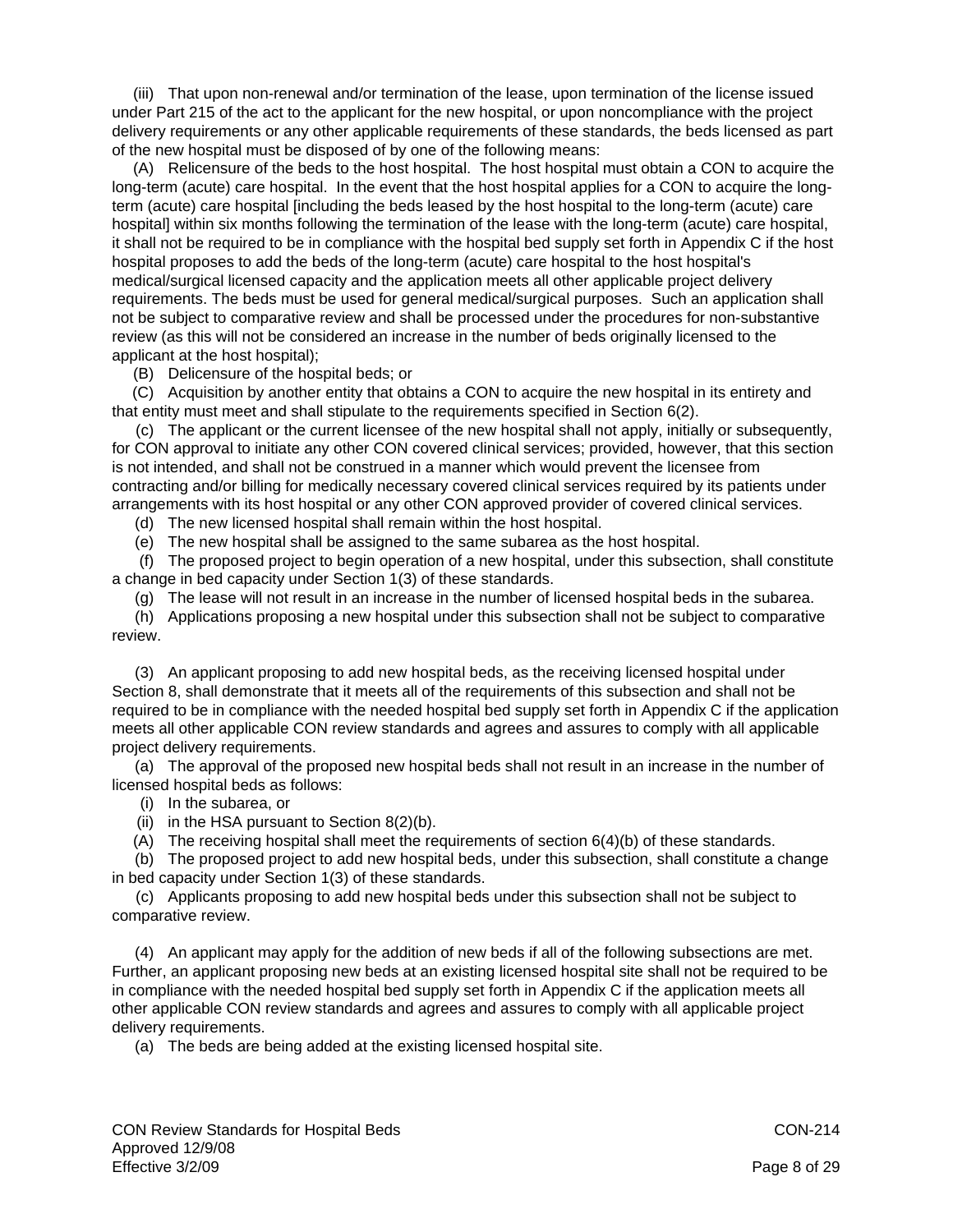(b) The hospital at the existing licensed hospital site has operated at an adjusted occupancy rate of 80 percent or above for the previous, consecutive 24 months based on its licensed and approved hospital bed capacity. The adjusted occupancy rate shall be calculated as follows:

 (i) Combine all pediatric patient days of care and obstetrics patient days of care provided during the most recent, consecutive 24-month period for which verifiable data are available to the Department and multiply that number by 1.1.

 (ii) Add remaining patient days of care provided during the most recent, consecutive 24-month period for which verifiable data are available to the Department to the number calculated in (i) above. This is the adjusted patient days.

 (iii) Divide the number calculated in (ii) above by the total possible patient days [licensed and approved hospital beds multiplied by 730 (or 731 if including a leap year)]. This is the adjusted occupancy rate.

 (c) The number of beds that may be approved pursuant to this subsection shall be the number of beds necessary to reduce the adjusted occupancy rate for the hospital to 75 percent. The number of beds shall be calculated as follows:

 (i) Divide the number of adjusted patient days calculated in subsection (b)(ii) by .75 to determine licensed bed days at 75 percent occupancy;

 (ii) Divide the result of step (i) by 730 (or 731 if including a leap year) and round the result up to the next whole number;

 (iii) Subtract the number of licensed and approved hospital beds as documented on the "Department Inventory of Beds" from the result of step (ii) and round the result up to the next whole number to determine the maximum number of beds that may be approved pursuant to this subsection.

(d) A licensed acute care hospital that has relocated its beds, after the effective date of these standards, shall not be approved for hospital beds under this subsection for five years from the effective date of the relocation of beds.

 (e) Applicants proposing to add new hospital beds under this subsection shall not be subject to comparative review.

 (f) Applicants proposing to add new hospital beds under this subsection shall demonstrate to the Department that they have pursued a good faith effort to relocate acute care beds from other licensed acute care hospitals within the HSA. At the time an application is submitted to the Department, the applicant shall demonstrate that contact was made by one certified mail return receipt for each organization contacted.

 (5) An applicant proposing a new hospital in a limited access area shall not be required to be in compliance with the needed hospital bed supply set forth in Appendix C if the application meets all other applicable CON review standards, agrees and assures to comply with all applicable project delivery requirements, and all of the following subsections are met.

 (a) The proposed new hospital, unless a critical access hospital, shall have 24 hour/7 days a week emergency services, obstetrical services, surgical services, and licensed acute care beds.

 (b) The Department shall assign the proposed new hospital to an existing subarea based on the current market use patterns of existing subareas.

 (c) Approval of the proposed new beds in a hospital in a limited access area shall not exceed the bed need for the limited access area as determined by the bed need methodology in Section 4 and as set forth in Appendix E.

 (d) The new beds in a hospital in a limited access area shall result in a hospital of at least 100 beds in a metropolitan statistical area county or 50 beds in a rural or micropolitan statistical area county. If the bed need for a limited access area, as shown in Appendix E, is less, then that will be the minimum number of beds for a new hospital under this provision. If an applicant for new beds in a hospital under this provision simultaneously applies for status as a critical access hospital, the minimum hospital size shall be that number allowed under state/federal critical access hospital designation.

 (e) Applicants proposing to create a new hospital under this subsection shall not be approved, for a period of five years after beginning operation of the facility, of the following covered clinical services: (i) open heart surgery, (ii) therapeutic cardiac catheterization, (iii) fixed positron emission tomography (PET)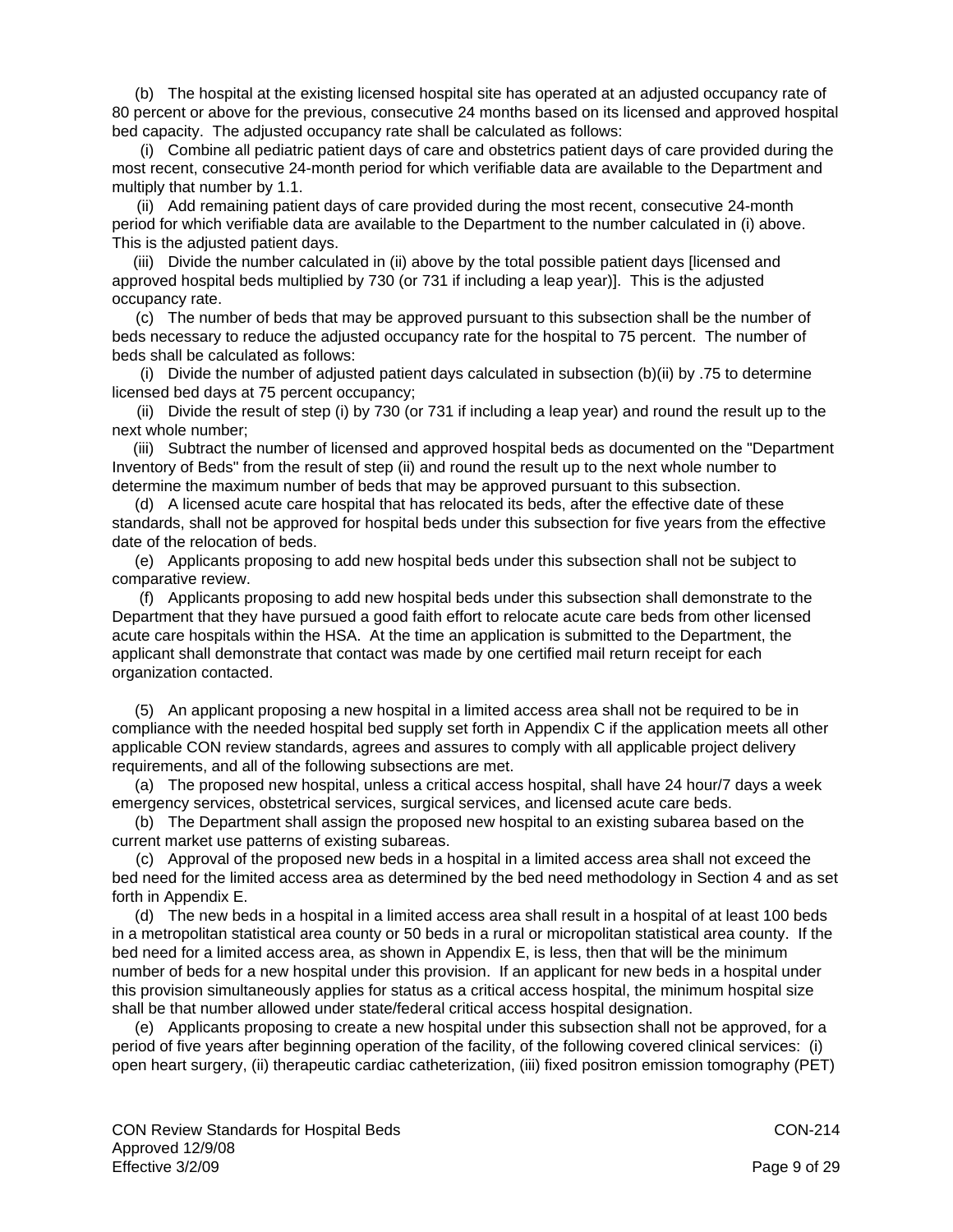services, (iv) all transplant services, (v) neonatal intensive care services/beds, and (vi) fixed urinary extracorporeal shock wave lithotripsy (UESWL) services.

 (f) Applicants proposing to add new hospital beds under this subsection shall be prohibited from relocating the new hospital beds for a period of 10 years after beginning operation of the facility.

 (g) An applicant proposing to add a new hospital pursuant to this subsection shall locate the new hospital as follows:

 (i) In a metropolitan statistical area county, an applicant proposing to add a new hospital pursuant to this subsection shall locate the new hospital within the limited access area and serve a population of 50,000 or more inside the limited access area and within 30 minutes drive time from the proposed new hospital.

 (ii) In a rural or micropolitan statistical area county, an applicant proposing to add a new hospital pursuant to this subsection shall locate the new hospital within the limited access area and serve a population of 50,000 or more inside the limited access area and within 60 minutes drive time from the proposed new hospital.

#### **Section 7. Requirements for approval -- replacement beds in a hospital in a replacement zone**

 Sec. 7. (1) If the application involves the development of a new licensed site, an applicant proposing replacement beds in a hospital in the replacement zone shall demonstrate that the new beds in a hospital shall result in a hospital of at least 200 beds in a metropolitan statistical area county or 50 beds in a rural or micropolitan statistical area county. This subsection may be waived by the Department if the Department determines, in its sole discretion, that a smaller hospital is necessary or appropriate to assure access to health-care services.

 (2) In order to be approved, the applicant shall propose to (i) replace an equal or lesser number of beds currently licensed to the applicant at the licensed site at which the proposed replacement beds are located, and (ii) that the proposed new licensed site is in the replacement zone.

 (3) An applicant proposing replacement beds in the replacement zone shall not be required to be in compliance with the needed hospital bed supply set forth in Appendix C if the application meets all other applicable CON review standards and agrees and assures to comply with all applicable project delivery requirements.

## **Section 8. Requirements for approval of an applicant proposing to relocate existing licensed hospital beds**

 Sec 8. (1) The proposed project to relocate beds, under this section, shall constitute a change in bed capacity under Section 1(4) of these standards.

 (2) Any existing licensed acute care hospital may relocate all or a portion of its beds to another existing licensed acute care hospital as follows:

(a) The licensed acute care hospitals are located within the same subarea, or

 (b) the licensed acute care hospitals are located within the same HSA if the receiving hospital meets the requirements of Section 6(4)(b) of these standards.

 (3) The hospital from which the beds are being relocated, and the hospital receiving the beds, shall not require any ownership relationship.

 (4) The relocated beds shall be licensed to the receiving hospital and will be counted in the inventory for the applicable subarea.

(5) The relocation of beds under this section shall not be subject to a mileage limitation.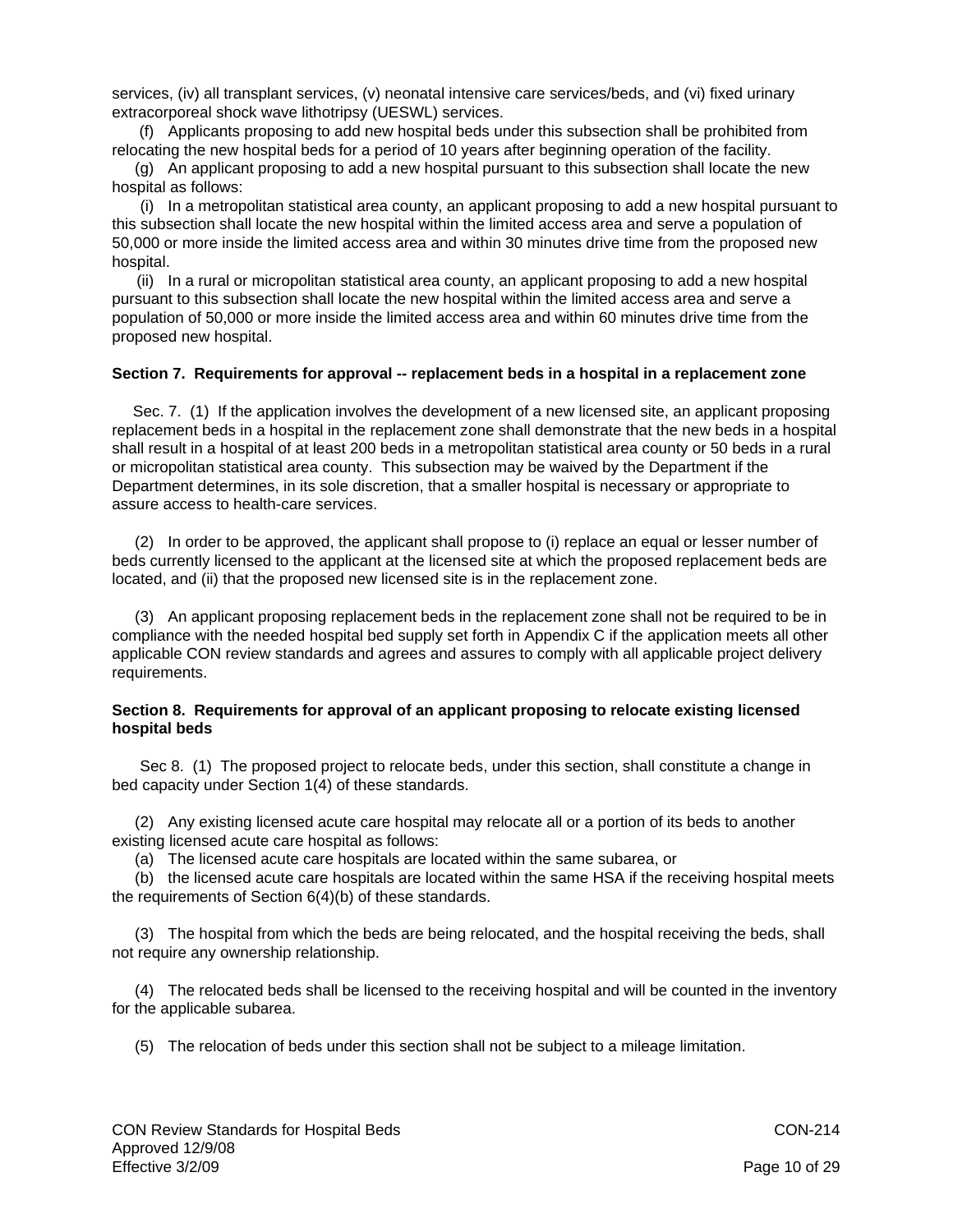# **Section 9. Project delivery requirements -- terms of approval for all applicants**

 Sec. 9. (1) An applicant shall agree that, if approved, the project shall be delivered in compliance with the following terms of CON approval:

- (a) Compliance with these standards.
- (b) Compliance with applicable operating standards.

 (i) An applicant approved pursuant to Section 6(4) must achieve a minimum occupancy of 75 percent over the last 12-month period in the three years after the new beds are put into operation, and for each subsequent calendar year, or the number of new licensed beds shall be reduced to achieve a minimum of 75 percent average annual occupancy for the revised licensed bed complement.

 (ii) The applicant must submit documentation acceptable and reasonable to the Department, within 30 days after the completion of the 3-year period, to substantiate the occupancy rate for the last 12 month period after the new beds are put into operation and for each subsequent calendar year, within 30 days after the end of the year.

(c) Compliance with the following quality assurance standards:

 (i) The applicant shall provide the Department with a notice stating the date the hospital beds are placed in operation and such notice shall be submitted to the Department consistent with applicable statute and promulgated rules.

 (ii) The applicant shall assure compliance with Section 20201 of the Code, being Section 333.20201 of the Michigan Compiled Laws.

(iii) The applicant shall participate in a data collection network established and administered by the Department or its designee. The data may include, but is not limited to, annual budget and cost information and demographic, diagnostic, morbidity, and mortality information, as well as the volume of care provided to patients from all payor sources. The applicant shall provide the required data on a separate basis for each licensed site; in a format established by the Department, and in a mutually agreed upon media. The Department may elect to verify the data through on-site review of appropriate records.

 (A) The applicant shall participate and submit data to the Michigan Inpatient Data Base (MIDB). The data shall be submitted to the Department or its designee.

 (iv) An applicant shall participate in Medicaid at least 12 consecutive months within the first two years of operation and continue to participate annually thereafter.

(d) The applicant, to assure appropriate utilization by all segments of the Michigan population, shall:

(i) Not deny services to any individual based on ability to pay or source of payment.

 (ii) Maintain information by source of payment to indicate the volume of care from each payor and non-payor source provided annually.

(iii) Provide services to any individual based on clinical indications of need for the services.

 (2) The agreements and assurances required by this section shall be in the form of a certification agreed to by the applicant or its authorized agent.

# **Section 10. Rural, micropolitan statistical area, and metropolitan statistical area Michigan counties**

 Sec. 10. Rural, micropolitan statistical area, and metropolitan statistical area Michigan counties, for purposes of these standards, are incorporated as part of these standards as Appendix B. The Department may amend Appendix B as appropriate to reflect changes by the statistical policy office of the office of information and regulatory affairs of the United States office of management and budget.

# **Section 11. Department inventory of beds**

 Sec. 11. The Department shall maintain and provide on request a listing of the Department inventory of beds for each subarea.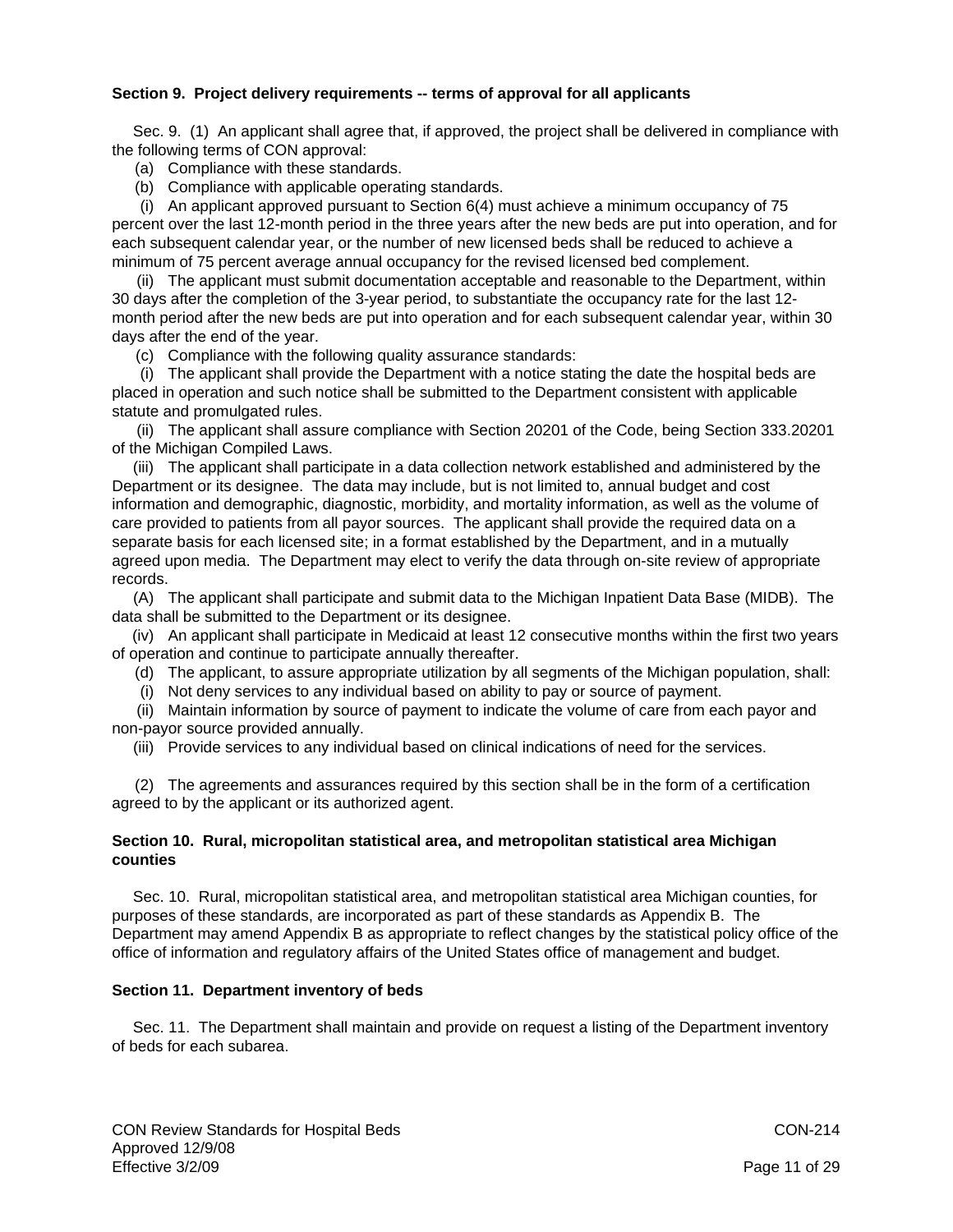# **Section 12. Effect on prior planning policies; comparative reviews**

 Sec. 12. (1) These CON review standards supersede and replace the CON standards for hospital beds approved by the CON Commission on December 12, 2006 and effective March 8, 2007.

 (2) Projects reviewed under these standards shall be subject to comparative review except those projects meeting the requirements of Section 7 involving the replacement of beds in a hospital within the replacement zone and projects involving acquisition (including purchase, lease, donation or comparable arrangements) of a hospital.

## **Section 13. Additional requirements for applications included in comparative reviews**

 Sec. 13. (1) Except for those applications for limited access areas, any application for hospital beds, that is subject to comparative review under Section 22229 of the Code, being Section 333.22229 of the Michigan Compiled Laws, or under these standards shall be grouped and reviewed comparatively with other applications in accordance with the CON rules.

 (2) Each application in a comparative review group shall be individually reviewed to determine whether the application is a qualifying project. If the Department determines that two or more competing applications are qualifying projects, it shall conduct a comparative review. The Department shall approve those qualifying projects which, when taken together, do not exceed the need, as defined in Section 22225(1) of the Code, and which have the highest number of points when the results of subsection (3) are totaled. If two or more qualifying projects are determined to have an identical number of points, then the Department shall approve those qualifying projects that, when taken together, do not exceed the need in the order in which the applications were received by the Department based on the date and time stamp placed on the applications by the department in accordance with rule 325.9123.

 (3)(a) A qualifying project will be awarded points based on the percentile ranking of the applicant's uncompensated care volume and as measured by percentage of gross hospital revenues as set forth in the following table. The applicant's uncompensated care volume will be the cumulative of all currently licensed Michigan hospitals under common ownership or control with the applicant that are located in the same health service area as the proposed hospital beds. If a hospital under common ownership or control with the applicant has not filed a Cost Report, then the related applicant shall receive a score of zero. The source document for the calculation shall be the most recent Cost Report filed with the Department for purposes of calculating disproportionate share hospital payments.

| <b>Percentile Ranking</b> | Points Awarded |
|---------------------------|----------------|
| $90.0 - 100$              | 25 pts         |
| $80.0 - 89.9$             | 20 pts         |
| $70.0 - 79.9$             | 15 pts         |
| $60.0 - 69.9$             | 10 pts         |
| $50.0 - 59.9$             | 5 pts          |

Where an applicant proposes to close a hospital(s) as part of its application, data from the hospital(s) to be closed shall be excluded from this calculation.

 (b) A qualifying project will be awarded points based on the health service area percentile rank of the applicant's Medicaid volume as measured by percentage of gross hospital revenues as set forth in the following table. For purposes of scoring, the applicant's Medicaid volume will be the cumulative of all currently licensed Michigan hospitals under common ownership or control with the applicant that are located in the same health service area as the proposed hospital beds. If a hospital under common ownership or control with the applicant has not filed a Cost Report, then the related applicant shall receive a score of zero. The source document for the calculation shall be the most recent Cost Report filed with the department for purposes of calculating disproportionate share hospital payments.

CON Review Standards for Hospital Beds CON-214 Approved 12/9/08 Effective 3/2/09 **Page 12 of 29**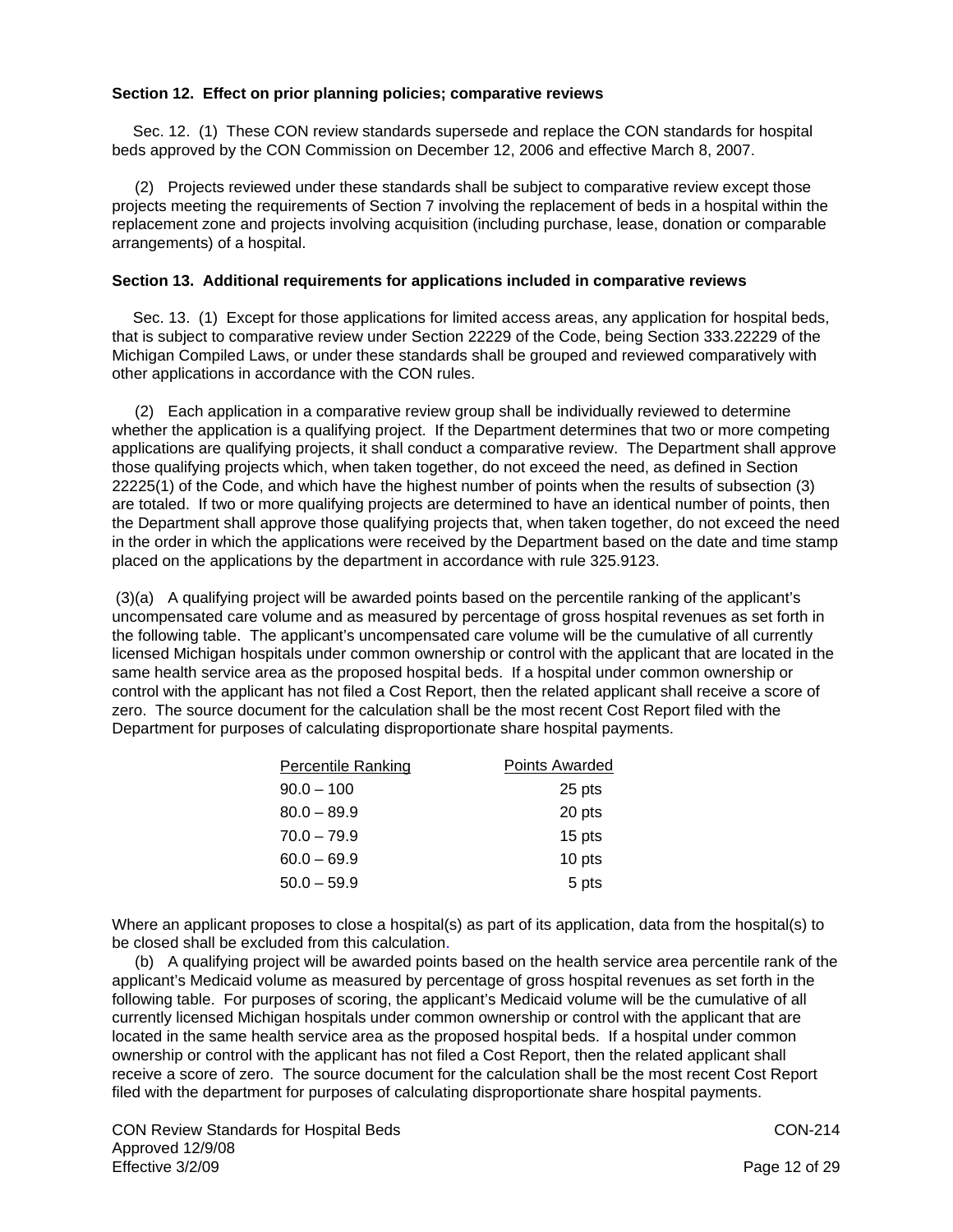| percentile rank | points awarded |
|-----------------|----------------|
| $87.5 - 100$    | 20 pts         |
| $75.0 - 87.4$   | 15 pts         |
| $62.5 - 74.9$   | 10 pts         |
| $50.0 - 61.9$   | 5 pts          |
| less than 50.0  | 0 pts          |

Where an applicant proposes to close a hospital(s) as part of its application, data from the hospital(s) to be closed shall be excluded from this calculation.

 (c) A qualifying project shall be awarded points as set forth in the following table in accordance with its impact on inpatient capacity. If an applicant proposes to close a hospital(s), points shall only be awarded if (i) closure of that hospital(s) does not create a bed need in any subarea as a result of its closing; (ii) the applicant stipulates that the hospital beds to be closed shall not be transferred to another location or facility; and (iii) the utilization (as defined by the average daily census over the previous 24 month period prior to the date that the application is submitted) of the hospital to be closed is at least equal to 50 percent of the size of the proposed hospital (as defined by the number of proposed new licensed beds).

| Impact on Capacity       | <b>Points Awarded</b> |
|--------------------------|-----------------------|
| Closure of hospital(s)   | 25 pts                |
| Closure of hospital(s)   |                       |
| which creates a bed need | $-15$ pts             |

 (d) A qualifying project will be awarded points based on the percentage of the applicant's historical market share of inpatient discharges of the population in an area which will be defined as that area circumscribed by the proposed hospital locations defined by all of the applicants in the comparative review process under consideration. This area will include any zip code completely within the area as well as any zip code which touches, or is touched by, the lines that define the area included within the figure that is defined by the geometric area resulting from connecting the proposed locations. In the case of two locations or one location or if the exercise in geometric definition does not include at least ten zip codes, the market area will be defined by the zip codes within the county (or counties) that includes the proposed site (or sites). Market share used for the calculation shall be the cumulative market share of the population residing in the set of above-defined zip codes of all currently licensed Michigan hospitals under common ownership or control with the applicant*,* which are in the same health service area.

| Percent           | Points Awarded                |
|-------------------|-------------------------------|
| % of market share | % of market share served x 30 |
|                   | (total pts. awarded)          |

The source for calculations under this criterion is the MIDB.

#### **Section 14. Review standards for comparative review of a limited access area**

 Sec. 14. (1) Any application subject to comparative review, under Section 22229 of the Code, being Section 333.22229 of the Michigan Compiled Laws, or under these standards, shall be grouped and reviewed comparatively with other applications in accordance with the CON rules.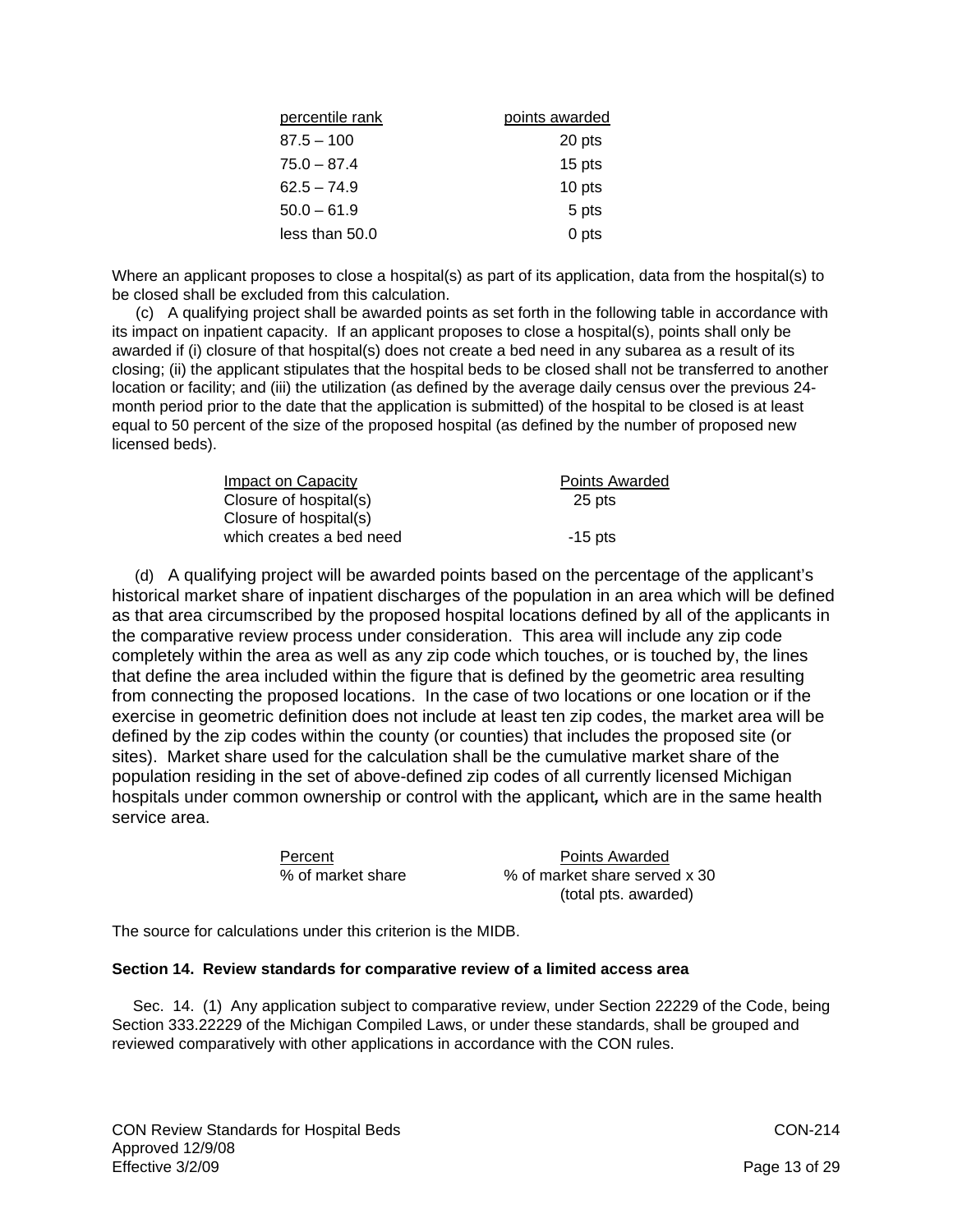(2) Each application in a comparative group shall be individually reviewed to determine whether the application has satisfied all the requirements of Section 22225 of the Code, being Section 333.22225 of the Michigan Compiled Laws and all other applicable requirements for approval in the Code and these standards. If the Department determines that two or more competing applications satisfy all of the requirements for approval, these projects shall be considered qualifying projects. The Department shall approve those qualifying projects which, when taken together, do not exceed the need, as defined in Section 22225(1) of the Code, being Section 333.22225(1) of the Michigan Compiled Laws, and which have the highest number of points when the results of subsection (3) are totaled. If two or more qualifying projects are determined to have an identical number of points, then the Department shall approve those qualifying projects, when taken together, that do not exceed the need, as defined in Section 22225(1) in the order in which the applications were received by the Department based on the date and time stamp placed on the application by the Department when the application is filed.

 (3)(a) A qualifying project will be awarded points based on the percentile ranking of the applicant's uncompensated care volume as measured by percentage of gross hospital revenues as set forth in the following table. For purposes of scoring, the applicant's uncompensated care will be the cumulative of all currently licensed Michigan hospitals under common ownership or control with the applicant. The source document for the calculation shall be the most recent Cost Report submitted to MDCH for purposes of calculating disproportionate share hospital payments. If a hospital under common ownership or control with the applicant has not filed a Cost Report, then the related applicant shall receive a score of zero.

| <b>Percentile Ranking</b> | <b>Points Awarded</b> |
|---------------------------|-----------------------|
| $90.0 - 100$              | 25 pts                |
| $80.0 - 89.9$             | 20 pts                |
| $70.0 - 79.9$             | 15 pts                |
| $60.0 - 69.9$             | 10 pts                |
| $50.0 - 59.9$             | 5 pts                 |

Where an applicant proposes to close a hospital as part of its application, data from the closed hospital shall be excluded from this calculation.

 (b) A qualifying project will be awarded points based on the statewide percentile rank of the applicant's Medicaid volume as measured by percentage of gross hospital revenues as set forth in the following table. For purposes of scoring, the applicant's Medicaid volume will be the cumulative of all currently licensed Michigan hospitals under common ownership or control with the applicant. The source documents for the calculation shall be the Cost Report submitted to MDCH for purposes of calculating disproportionate share hospital payments. If a hospital under common ownership or control with the applicant has not filed a Cost Report, then the related applicant shall receive a score of zero.

| Percentile Rank | <b>Points Awarded</b> |  |
|-----------------|-----------------------|--|
| $87.5 - 100$    | 20 pts                |  |
| $75.0 - 87.4$   | 15 pts                |  |
| $62.5 - 74.9$   | 10 pts                |  |
| $50.0 - 61.9$   | 5 pts                 |  |
| Less than 50.0  | 0 pts                 |  |

Where an applicant proposes to close a hospital as part of its application, data from the closed hospital shall be excluded from this calculation.

 (c) A qualifying project shall be awarded points as set forth in the following table in accordance with its impact on inpatient capacity in the health service area of the proposed hospital site.

#### Impact on Capacity **Points Awarded**

CON Review Standards for Hospital Beds CON-214 Approved 12/9/08 Effective 3/2/09 **Page 14 of 29**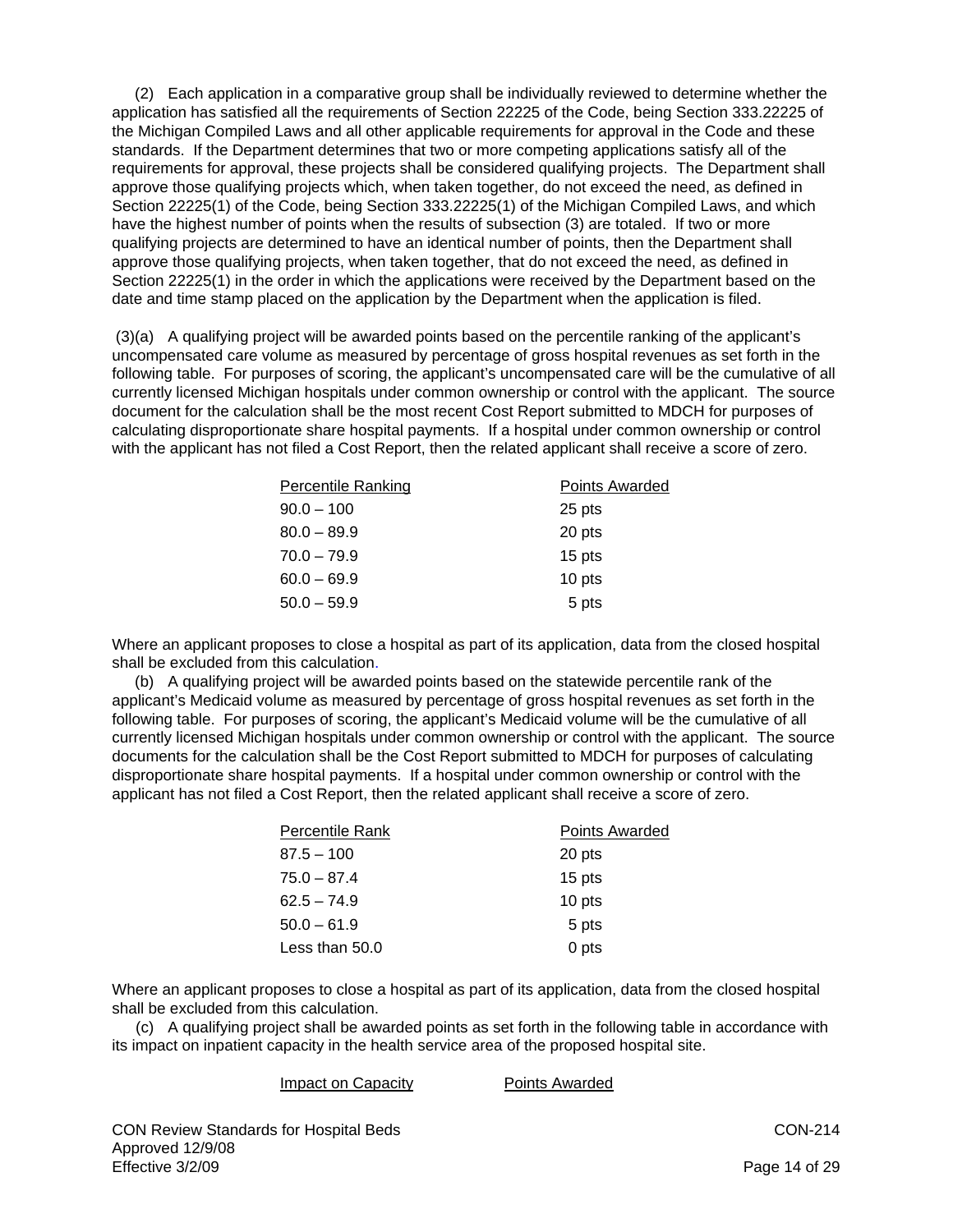Closure of hospital(s) 15 pts Move beds 0 pts Adds beds (net) -15 pts or Closure of hospital(s) or delicensure of beds which creates a bed need or Closure of a hospital which creates a new Limited Access Area

 (d) A qualifying project will be awarded points based on the percentage of the applicant's market share of inpatient discharges of the population in the limited access area as set forth in the following table. Market share used for the calculation shall be the cumulative market share of Michigan hospitals under common ownership or control with the applicant.

| Percent           |
|-------------------|
| % of market share |

Points Awarded % of market share served x 15 (total pts awarded)

The source for calculations under this criterion is the MIDB.

 (e) A qualifying project will be awarded points based on the percentage of the limited access area's population within a 30 minute travel time of the proposed hospital site if in a metropolitan statistical area county, or within 60 minutes travel time if in a rural or micropolitan statistical area county as set forth in the following table.

| Percent                  | <b>Points Awarded</b>   |
|--------------------------|-------------------------|
| % of population within   | % of population         |
| 30 (or 60) minute travel | covered x 15 (total pts |
| time of proposed site    | awarded)                |

 (f) All applicants will be ranked in order according to their total project costs as stated in the CON application divided by its proposed number of beds in accordance with the following table.

| Cost Per Bed                | Points Awarded |  |
|-----------------------------|----------------|--|
| Lowest cost                 | 10 pts         |  |
| 2 <sup>nd</sup> Lowest cost | 5 pts          |  |
| All other applicants        | 0 pts          |  |

## **Section 15. Documentation of market survey**

 Sec. 15. An applicant required to conduct a market survey under Section 3 shall specify how the market survey was developed. This specification shall include a description of the data source(s) used, assessments of the accuracy of these data, and the statistical method(s) used. Based on this documentation, the Department shall determine if the market survey is reasonable.

## **Section 16. Requirements for approval -- acquisition of a hospital**

 Sec. 16. (1) An applicant proposing to acquire a hospital shall not be required to be in compliance with the needed hospital bed supply set forth in Appendix C for the subarea in which the hospital subject to the proposed acquisition is assigned if the applicant demonstrates that all of the following are met:

- (a) the acquisition will not result in a change in bed capacity,
- (b) the licensed site does not change as a result of the acquisition,
- (c) the project is limited solely to the acquisition of a hospital with a valid license, and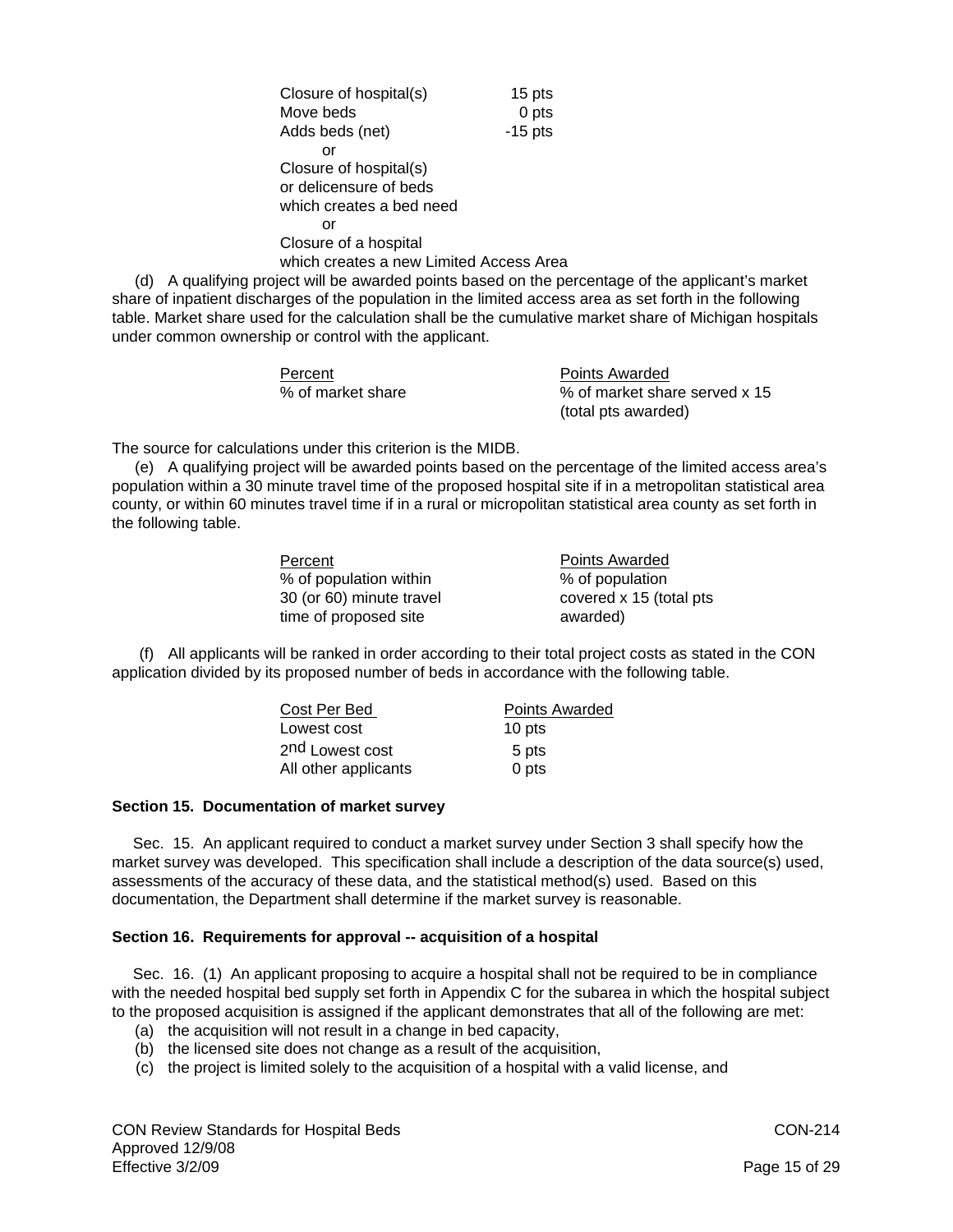(d) if the application is to acquire a hospital, which was proposed in a prior application to be established as a long-term (acute) care hospital (LTAC) and which received CON approval, the applicant also must meet the requirements of Section 6(2). Those hospitals that received such prior approval are so identified in Appendix A.

## **Section 17. Requirements for approval – all applicants**

 Sec. 17. An applicant shall provide verification of Medicaid participation. An applicant that is a new provider not currently enrolled in Medicaid shall certify that proof of Medicaid participation will be provided to the Department within six (6) months from the offering of services if a CON is approved.

# **Section 18. Health service areas**

Sec. 18. Counties assigned to each of the health service areas are as follows:

| <b>HSA</b>          | <b>COUNTIES</b>                                                 |                                                                             |                                                                         |
|---------------------|-----------------------------------------------------------------|-----------------------------------------------------------------------------|-------------------------------------------------------------------------|
| 1 - Southeast       | Livingston<br>Macomb<br>Wayne                                   | Monroe<br>Oakland                                                           | St. Clair<br>Washtenaw                                                  |
| 2 - Mid-Southern    | Clinton<br>Eaton                                                | Hillsdale<br>Ingham                                                         | Jackson<br>Lenawee                                                      |
| 3 - Southwest       | Barry<br><b>Berrien</b><br><b>Branch</b>                        | Calhoun<br>Cass<br>Kalamazoo                                                | St. Joseph<br>Van Buren                                                 |
| 4 - West            | Allegan<br>Ionia<br>Kent<br>Lake                                | Mason<br>Mecosta<br>Montcalm<br>Muskegon                                    | Newaygo<br>Oceana<br>Osceola<br>Ottawa                                  |
| $5 - GLS$           | Genesee                                                         | Lapeer                                                                      | Shiawassee                                                              |
| 6 - East            | Arenac<br>Bay<br>Clare<br>Gladwin<br>Gratiot                    | Huron<br>losco<br>Isabella<br>Midland<br>Ogemaw                             | Roscommon<br>Saginaw<br>Sanilac<br>Tuscola                              |
| 7 - Northern Lower  | Alcona<br>Alpena<br>Antrim<br>Benzie<br>Charlevoix<br>Cheboygan | Crawford<br>Emmet<br><b>Gd Traverse</b><br>Kalkaska<br>Leelanau<br>Manistee | Missaukee<br>Montmorency<br>Oscoda<br>Otsego<br>Presque Isle<br>Wexford |
| 8 - Upper Peninsula | Alger<br>Baraga<br>Chippewa<br><b>Delta</b><br><b>Dickinson</b> | Gogebic<br>Houghton<br>Iron<br>Keweenaw<br>Luce                             | Mackinac<br>Marquette<br>Menominee<br>Ontonagon<br>Schoolcraft          |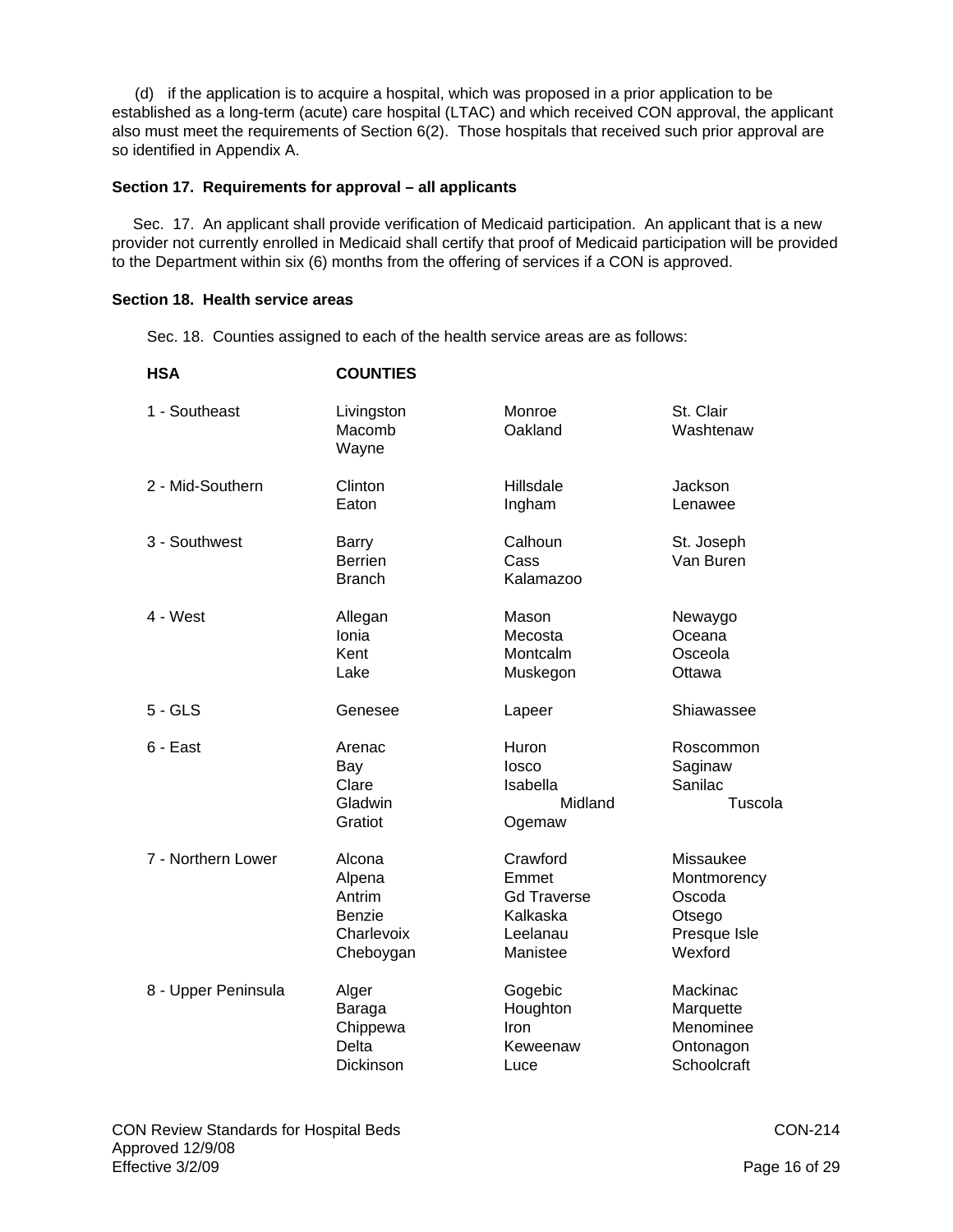# **CON REVIEW STANDARDS FOR HOSPITAL BEDS**

# **HOSPITAL SUBAREA ASSIGNMENTS**

Revised 11/19/08

| <b>Service</b><br>Area | Sub<br>Area    | <b>Hospital Name</b>                                        | City                   |
|------------------------|----------------|-------------------------------------------------------------|------------------------|
| 1 - Southeast          |                |                                                             |                        |
|                        | 1A             | North Oakland Med Center (Fac #63-0110)                     | Pontiac                |
|                        | 1A             | Pontiac Osteopathic Hospital (Fac #63-0120)                 | Pontiac                |
|                        | 1A             | St. Joseph Mercy - Oakland (Fac #63-0140)                   | Pontiac                |
|                        | 1A             | Select Specialty Hospital - Pontiac (LTAC - Fac #63-0172)*  | Pontiac                |
|                        | 1A             | Crittenton Hospital (Fac #63-0070)                          | Rochester              |
|                        | 1A             | Huron Valley - Sinai Hospital (Fac #63-0014)                | Commerce Township      |
|                        | 1A             | Wm Beaumont Hospital (Fac #63-0030)                         | Royal Oak              |
|                        | 1A             | Wm Beaumont Hospital - Troy (Fac #63-0160)                  | <b>Troy</b>            |
|                        | 1A             | Providence Hospital & Medical Center (Fac #63-0130)         | Southfield             |
|                        | 1A             | Oakland Regional Hospital (Fac #63-0013)                    | Southfield             |
|                        | 1A             | Straith Hospital for Special Surg (Fac #63-0150)            | Southfield             |
|                        | 1A             | MI Orthopaedic Specialty Hospital (Fac #63-0060)            | <b>Madison Heights</b> |
|                        | 1A             | St. John Macomb - Oakland Hospital - Oakland (Fac #63-0080) | <b>Madison Heights</b> |
|                        | 1A             | Southeast Michigan Surgical Hospital (Fac #50-0100)         | Warren                 |
|                        | 1A             | Henry Ford West Bloomfield Hospital (Fac #63-0176)          | West Bloomfield        |
|                        | 1A             | Providence Med Ctr-Providence Park (Fac #63-0177)           | Novi                   |
|                        | 1B             | Henry Ford Bi-County Hospital (Fac #50-0020)                | Warren                 |
|                        | 1B             | St. John Macomb - Oakland Hospital - Macomb (fac #50-0070)  | warren                 |
|                        | 1C             | Oakwood Hospital and Medical Center (Fac #82-0120)          | Dearborn               |
|                        | 1C             | Garden City Hospital (Fac #82-0070)                         | Garden City            |
|                        | 1C             | Henry Ford - Wyandotte Hospital (Fac #82-0230)              | Wyandotte              |
|                        | 1C             | Select Specialty Hosp - Downriver (LTAC - Fac #82-0272)*    | Wyandotte              |
|                        | 1C             | Oakwood Annapolis Hospital (Fac #82-0010)                   | Wayne                  |
|                        | 1C             | Oakwood Heritage Hospital (Fac #82-0250)                    | Taylor                 |
|                        | 1C             | Riverside Osteopathic Hospital (Fac #82-0160)               | Trenton                |
|                        | 1C             | Oakwood Southshore Medical Center (Fac #82-0170)            | Trenton                |
|                        | 1 <sup>C</sup> | Vibra of Southeastern Michigan (Fac #82-0130)               | Lincoln Park           |
|                        | 1D             | Sinai-Grace Hospital (Fac #83-0450)                         | Detroit                |
|                        | 1D             | Rehabilitation Institute of Michigan (Fac #83-0410)         | Detroit                |
|                        | 1D             | Harper University Hospital (Fac #/83-0220)                  | Detroit                |
|                        | 1D             | Henry Ford Hospital (Fac #83-0190)                          | Detroit                |
|                        | 1D             | St. John Hospital & Medical Center (Fac #83-0420)           | Detroit                |
|                        | 1D             | Children's Hospital of Michigan (Fac #83-0080)              | Detroit                |
|                        | 1D             | Detroit Receiving Hospital & Univ Hlth (Fac #83-0500)       | Detroit                |
|                        | 1D             | Karmanos Cancer Center (Fac #83-0520)                       | Detroit                |
|                        | 1D             | Triumph Hospital Detroit (LTAC - Fac #83-0521)*             | Detroit                |
|                        | 1D             | Detroit Hope Hospital (Fac #83-0390)                        | Detroit                |

\*This is a hospital that must meet the requirement(s) of Section 16(1)(d) - LTAC.

**Health**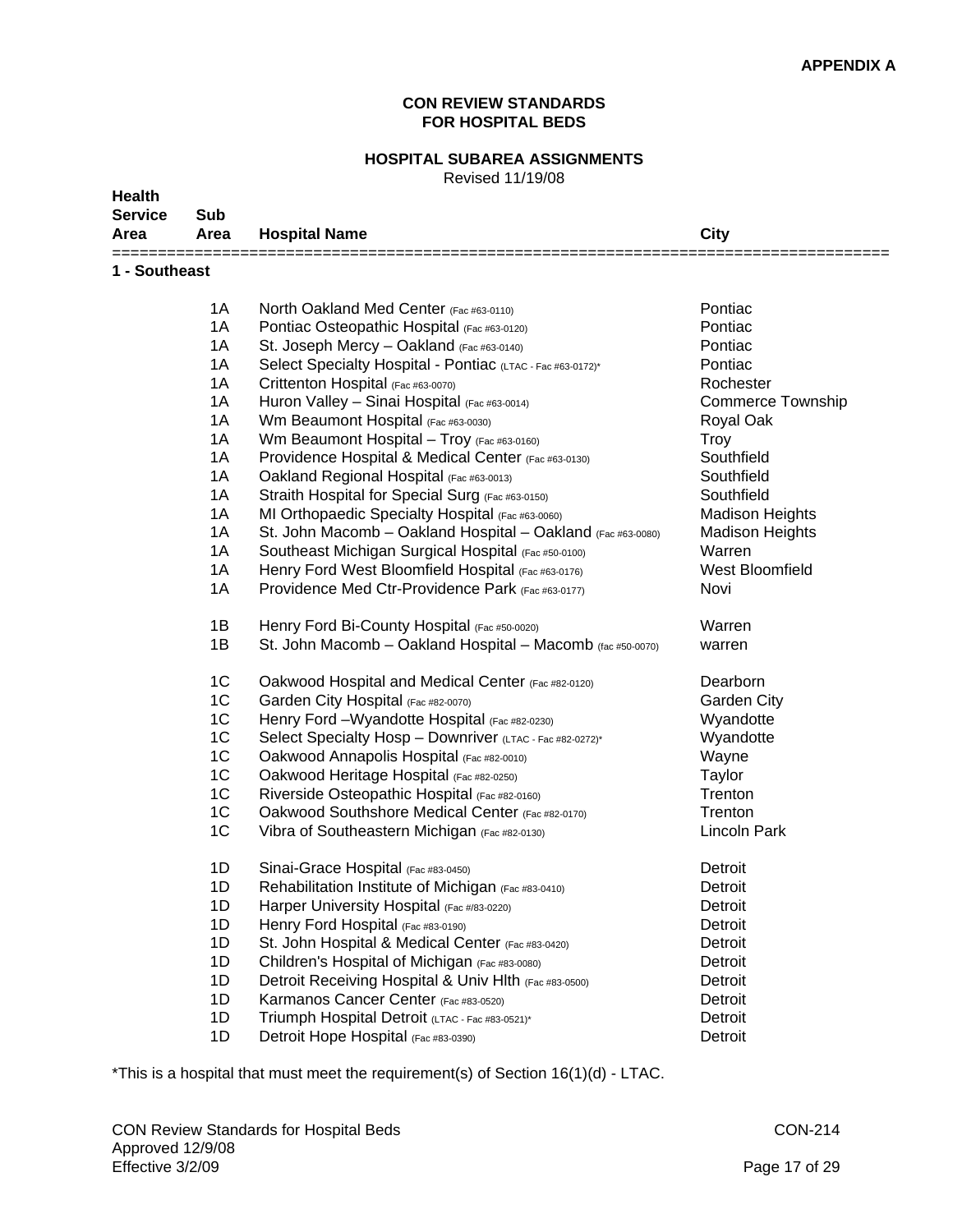| <b>Health</b><br><b>Service</b><br>Area | Sub<br>Area               | <b>Hospital Name</b>                                                                                            | City                      |  |  |  |
|-----------------------------------------|---------------------------|-----------------------------------------------------------------------------------------------------------------|---------------------------|--|--|--|
|                                         | 1 - Southeast (continued) |                                                                                                                 |                           |  |  |  |
|                                         | 1D                        | Hutzel Women's Hospital (Fac #83-0240)                                                                          | Detroit                   |  |  |  |
|                                         | 1D                        | Select Specialty Hosp-NW Detroit (LTAC - Fac #83-0523)*                                                         | Detroit                   |  |  |  |
|                                         | 1D                        | Beaumont Hospital, Grosse Pointe (Fac #82-0030)                                                                 | Grosse Pointe             |  |  |  |
|                                         | 1D                        | Henry Ford Cottage Hospital (Fac #82-0040)                                                                      | <b>Grosse Pointe Farm</b> |  |  |  |
|                                         | 1D                        | Select Specialty Hospital - Grosse Pointe (LTAC - Fac #82-0276)*                                                | Grosse                    |  |  |  |
|                                         |                           |                                                                                                                 | Pointe                    |  |  |  |
|                                         | 1E                        | Botsford Hospital (Fac #63-0050)                                                                                | <b>Farmington Hills</b>   |  |  |  |
|                                         | 1E                        | St. Mary Mercy Hospital (Fac #82-0190)                                                                          | Livonia                   |  |  |  |
|                                         | 1F                        | Mount Clemens Regional Medical Center (Fac #50-0060)                                                            | Mt. Clemens               |  |  |  |
|                                         | 1F                        | Select Specialty Hosp - Macomb Co. (Fac #50-0111)*                                                              | Mt. Clemens               |  |  |  |
|                                         | 1F                        | St. John North Shores Hospital (Fac #50-0030)                                                                   | Harrison Twp.             |  |  |  |
|                                         | 1F                        | Henry Ford Macomb Hospital (Fac #50-0110)                                                                       | <b>Clinton Township</b>   |  |  |  |
|                                         | 1F                        | Henry Ford Macomb Hospital - Mt. Clemens (Fac #50-0080)                                                         | Mt. Clemens               |  |  |  |
|                                         | 1G                        | Mercy Hospital (Fac #74-0010)                                                                                   | Port Huron                |  |  |  |
|                                         | 1G                        | Port Huron Hospital (Fac #74-0020)                                                                              | Port Huron                |  |  |  |
|                                         | 1H                        | St. Joseph Mercy Hospital (Fac #81-0030)                                                                        | Ann Arbor                 |  |  |  |
|                                         | 1H                        | University of Michigan Health System (Fac #81-0060)                                                             | Ann Arbor                 |  |  |  |
|                                         | 1H                        | Select Specialty Hosp-Ann Arbor (LTAC - Fac #81-0081)*                                                          | Ypsilanti                 |  |  |  |
|                                         | 1H                        | Chelsea Community Hospital (Fac #81-0080)                                                                       | Chelsea                   |  |  |  |
|                                         | 1H                        | Saint Joseph Mercy Livingston Hosp (Fac #47-0020)                                                               | Howell                    |  |  |  |
|                                         | 1H                        | Saint Joseph Mercy Saline Hospital (Fac #81-0040)                                                               | Saline                    |  |  |  |
|                                         | 1H                        | Forest Health Medical Center (Fac #81-0010)                                                                     | Ypsilanti                 |  |  |  |
|                                         | 1H                        | Brighton Hospital (Fac #47-0010)                                                                                | <b>Brighton</b>           |  |  |  |
|                                         | 11                        | St. John River District Hospital (Fac #74-0030)                                                                 | East China                |  |  |  |
|                                         | 1J                        | Mercy Memorial Hospital System (Fac #58-0030)                                                                   | Monroe                    |  |  |  |
| 2 - Mid-Southern                        |                           |                                                                                                                 |                           |  |  |  |
|                                         | 2A                        | Clinton Memorial Hospital (Fac #19-0010)                                                                        | St. Johns                 |  |  |  |
|                                         | 2A                        | Eaton Rapids Medical Center (Fac #23-0010)                                                                      | <b>Eaton Rapids</b>       |  |  |  |
|                                         | 2A                        | Hayes Green Beach Memorial Hosp (Fac #23-0020)                                                                  | Charlotte                 |  |  |  |
|                                         | 2A                        |                                                                                                                 |                           |  |  |  |
|                                         | 2A                        | Ingham Regional Medical Center (Greenlawn) (Fac #33-0020)<br>Ingham Regional Orthopedic Hospital (Fac #33-0010) | Lansing                   |  |  |  |
|                                         | 2A                        |                                                                                                                 | Lansing                   |  |  |  |
|                                         |                           | Edward W. Sparrow Hospital (Fac #33-0060)                                                                       | Lansing                   |  |  |  |
|                                         | 2A<br>2A                  | Sparrow Health System - St. Lawrence Campus (Fac #33-0050)<br>Sparrow Specialty Hospital (LTAC - FAC #33-0061)* | Lansing<br>Lansing        |  |  |  |
|                                         | 2B                        | Carelink of Jackson (LTAC Fac #38-0030)*                                                                        | Jackson                   |  |  |  |
|                                         | 2B                        | Allegiance Health (Fac #38-0010)                                                                                | Jackson                   |  |  |  |
|                                         |                           |                                                                                                                 |                           |  |  |  |

\*This is a hospital that must meet the requirement(s) of Section 16(1)(d) - LTAC.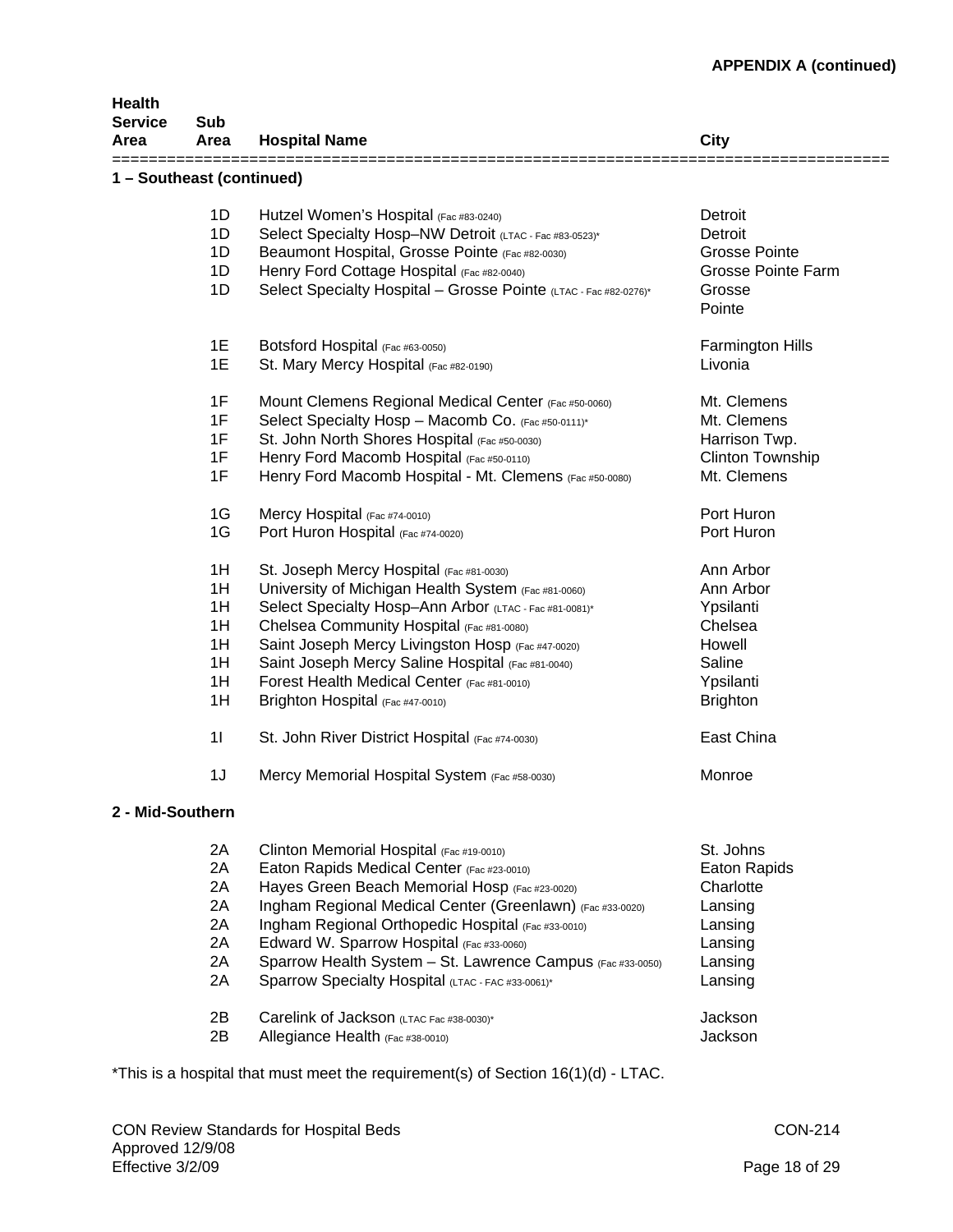| Health<br><b>Service</b><br>Area | Sub<br>Area | <b>Hospital Name</b>                                                                 | City                  |
|----------------------------------|-------------|--------------------------------------------------------------------------------------|-----------------------|
|                                  |             | 2 - Mid-Southern (continued)                                                         |                       |
|                                  | 2C          | Hillsdale Community Health Center (Fac #30-0010)                                     | Hillsdale             |
|                                  | 2D          | Emma L. Bixby Medical Center (Fac #46-0020)                                          | Adrian                |
|                                  | 2D          | Herrick Memorial Hospital (Fac #46-0052)                                             | Tecumseh              |
| 3 - Southwest                    |             |                                                                                      |                       |
|                                  | 3A          | Borgess Medical Center (Fac #39-0010)                                                | Kalamazoo             |
|                                  | 3A          | Bronson Methodist Hospital (Fac #39-0020)                                            | Kalamazoo             |
|                                  | 3A          | Borgess-Pipp Health Center (Fac #03-0031)                                            | Plainwell             |
|                                  | 3A          | Bronson Lakeview Hospital (Fac #80-0030)                                             | Paw Paw               |
|                                  | 3A          | Bronson Vicksburg Hospital (Fac #39-0030)                                            | Vicksburg             |
|                                  | 3A          | Pennock Hospital (Fac #08-0010)                                                      | Hastings              |
|                                  | 3A          | Three Rivers Health (Fac #75-0020)                                                   | <b>Three Rivers</b>   |
|                                  | 3A          | Sturgis Hospital (Fac #75-0010)                                                      | <b>Sturgis</b>        |
|                                  |             |                                                                                      |                       |
|                                  | 3A          | Select Specialty Hospital - Kalamazoo (LTAC - Fac #39-0032)*                         | Kalamazoo             |
|                                  | 3B          | Battle Creek Health System (Fac #13-0031)                                            | <b>Battle Creek</b>   |
|                                  | 3B          | SW Regional Rehabilitation Center (Fac #13-0100)                                     | <b>Battle Creek</b>   |
|                                  | 3B          | Oaklawn Hospital (Fac #13-0080)                                                      | Marshall              |
|                                  |             |                                                                                      |                       |
|                                  | 3C          | Community Hospital (Fac #11-0040)                                                    | Watervliet            |
|                                  | 3C          | Lakeland Hospital, St. Joseph (Fac #11-0050)                                         | St. Joseph            |
|                                  | 3C          | Lakeland Specialty Hospital (LTAC - Fac #11-0080)*                                   | <b>Berrien Center</b> |
|                                  | 3C          | South Haven Community Hospital (Fac #80-0020)                                        | South Haven           |
|                                  | 3D          | Lakeland Hospital, Niles (Fac #11-0070)                                              | <b>Niles</b>          |
|                                  | 3D          | Borgess-Lee Memorial Hospital (A) (Fac #14-0010)                                     | Dowagiac              |
|                                  | 3E          | Community Heallth Center of Branch County (Fac #12-0010)                             | Coldwater             |
| - WEST                           |             |                                                                                      |                       |
|                                  | 4A          | Memorial Medical Center of West MI (Fac #53-0010)                                    | Ludington             |
|                                  |             |                                                                                      |                       |
|                                  | 4Β          | Spectrum Health United Memorial - Kelsey (A) (Fac #59-0050)                          | Lakeview              |
|                                  | 4B          | Mecosta County Medical Center (Fac #54-0030)                                         | <b>Big Rapids</b>     |
|                                  | 4C          | Spectrum Health-Reed City Campus (Fac #67-0020)                                      | <b>Reed City</b>      |
|                                  | 4D          | Lakeshore Community Hospital (Fac #64-0020)                                          | Shelby                |
|                                  | 4E          | Gerber Memorial Hospital (Fac #62-0010)                                              | Fremont               |
|                                  |             | $*$ This is a hospital that must meet the requirement(s) of Section 16(1)(d) - LTAC. |                       |

(A) This is a hospital that has state/federal critical access hospital designation.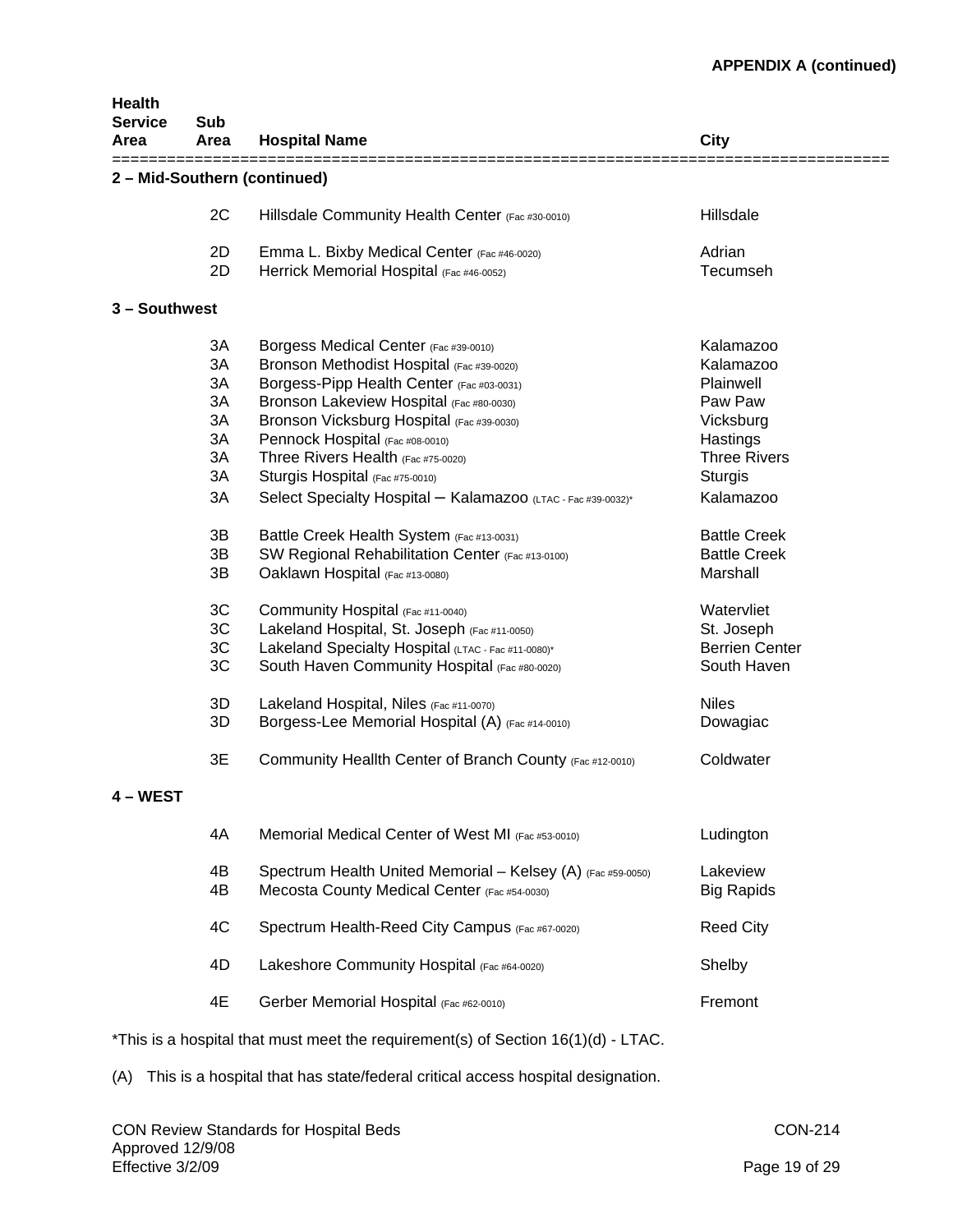| <b>Health</b><br><b>Service</b><br>Area | Sub<br>Area    | <b>Hospital Name</b>                                                                 | City                |
|-----------------------------------------|----------------|--------------------------------------------------------------------------------------|---------------------|
| 4 - West (continued)                    |                |                                                                                      |                     |
|                                         | 4F             | Carson City Hospital (Fac #59-0010)                                                  | Carson City         |
|                                         | 4F             | Gratiot Medical Center (Fac #29-0010)                                                | Alma                |
|                                         | 4G             | Hackley Hospital (Fac #61-0010)                                                      | Muskegon            |
|                                         | 4G             | Mercy General Health Partners (Sherman) (Fac #61-0020)                               | Muskegon            |
|                                         | 4G             | Mercy General Health Partners (Oak) (Fac #61-0030)                                   | Muskegon            |
|                                         | 4G             | Lifecare Hospitals of Western MI (LTAC - Fac #61-0052)*                              | Muskegon            |
|                                         | 4G             | Select Specialty Hospital - Western MI (LTAC - Fac #61-0051)*                        | Muskegon            |
|                                         | 4G             | North Ottawa Community Hospital (Fac #70-0010)                                       | <b>Grand Haven</b>  |
|                                         | 4H             | Spectrum Health - Blodgett Campus (Fac #41-0010)                                     | E. Grand Rapids     |
|                                         | 4H             | Spectrum Health Hospitals (Fac #41-0040)                                             | <b>Grand Rapids</b> |
|                                         | 4H             | Spectrum Health - Kent Community Campus (Fac #41-0090)                               | <b>Grand Rapids</b> |
|                                         | 4H             | Mary Free Bed Hospital & Rehab Ctr (Fac #41-0070)                                    | <b>Grand Rapids</b> |
|                                         | 4H             | Metro Health Hospital (Fac #41-0060)                                                 | Wyoming             |
|                                         | 4H             | Saint Mary's Health Care (Fac #41-0080)                                              | <b>Grand Rapids</b> |
|                                         | 4 <sub>l</sub> | Sheridan Community Hospital (A) (Fac #59-0030)                                       | Sheridan            |
|                                         | 4 <sub>l</sub> | Spectrum Health United Memorial - United Campus (Fac #59-0060)                       | Greenville          |
|                                         | 4J             | Holland Community Hospital (Fac #70-0020)                                            | Holland             |
|                                         | 4J             | Zeeland Community Hospital (Fac #70-0030)                                            | Zeeland             |
|                                         |                |                                                                                      |                     |
|                                         | 4K             | Ionia County Memorial Hospital (A) (Fac #34-0020)                                    | Ionia               |
|                                         | 4L             | Allegan General Hospital (A) (Fac #03-0010)                                          | Allegan             |
| $5 - GLS$                               |                |                                                                                      |                     |
|                                         | 5A             | Memorial Healthcare (Fac #78-0010)                                                   | Owosso              |
|                                         | 5B             | Genesys Regional Medical Center - Health Park (Fac #25-0072)                         | <b>Grand Blanc</b>  |
|                                         | 5B             | Hurley Medical Center (Fac #25-0040)                                                 | Flint               |
|                                         | 5B             | Mclaren Regional Medical Center (Fac #25-0050)                                       | Flint               |
|                                         | 5B             | Select Specialty Hospital-Flint (LTAC - Fac #25-0071)*                               | Flint               |
|                                         | 5C             | Lapeer Regional Medical Center (Fac #44-0010)                                        | Lapeer              |
| $6 - East$                              |                |                                                                                      |                     |
|                                         | 6A             | West Branch Regional Medical Center (Fac #65-0010)                                   | West Branch         |
|                                         | 6A             | Tawas St. Joseph Hospital (Fac #35-0010)                                             | <b>Tawas City</b>   |
|                                         | 6B             | Central Michigan Community Hospital (Fac #37-0010)                                   | Mt. Pleasant        |
|                                         |                | $*$ This is a hospital that must meet the requirement(s) of Section 16(1)(d) - LTAC. |                     |
| (A)                                     |                | This is a hospital that has state/federal critical access hospital designation.      |                     |
|                                         |                | <b>CON Review Standards for Hospital Beds</b>                                        | <b>CON-214</b>      |

Approved 12/9/08

Effective 3/2/09 Page 20 of 29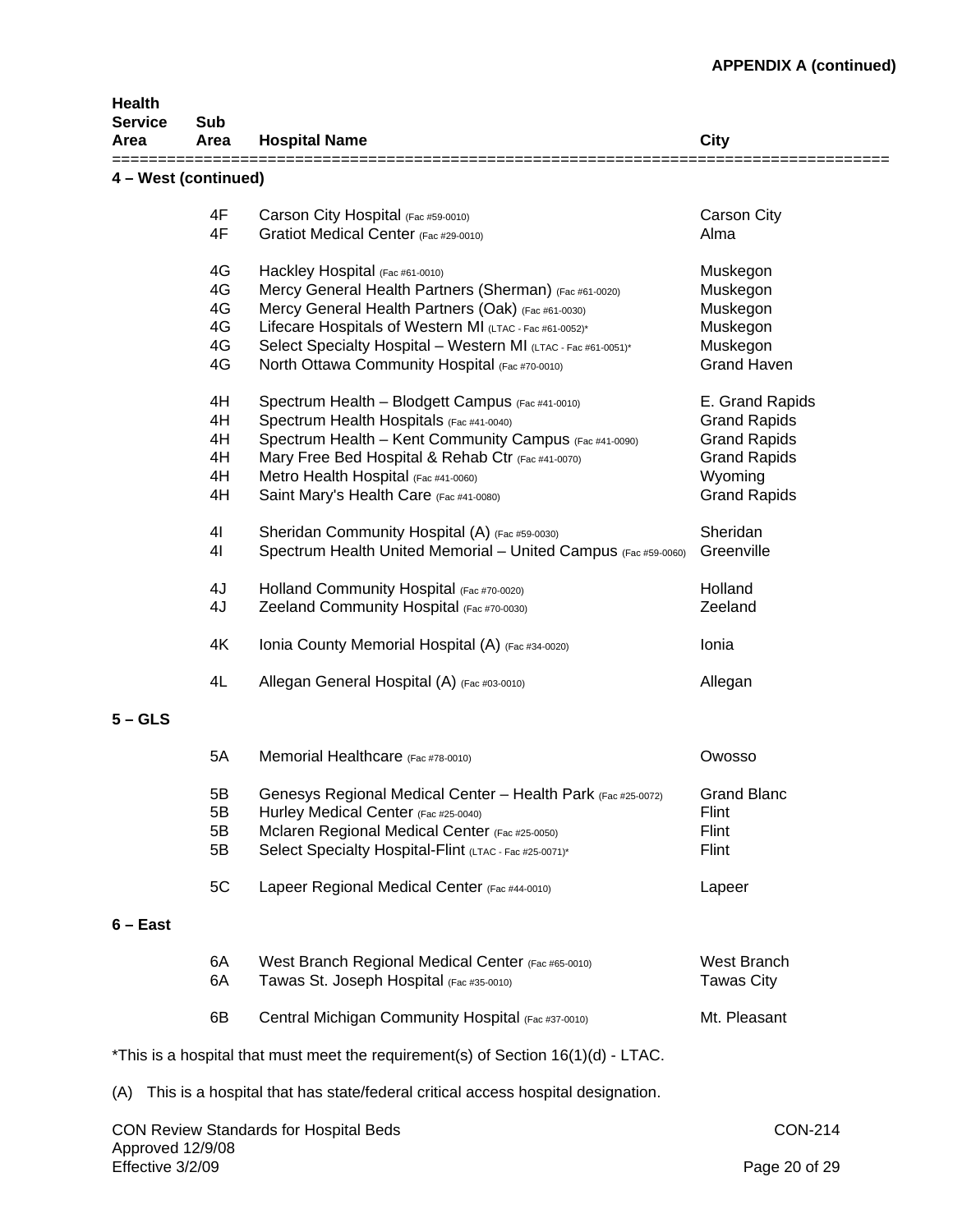| Health<br><b>Service</b><br>Area | Sub<br>Area | <b>Hospital Name</b>                                                              | <b>City</b>        |
|----------------------------------|-------------|-----------------------------------------------------------------------------------|--------------------|
| 6 - East (continued)             |             |                                                                                   |                    |
|                                  | 6C          | MidMichigan Medical Center-Clare (Fac #18-0010)                                   | Clare              |
|                                  | 6D          | Mid-Michigan Medical Center - Gladwin (A) (Fac #26-0010)                          | Gladwin            |
|                                  | 6D          | Mid-Michigan Medical Center - Midland (Fac #56-0020)                              | Midland            |
|                                  | 6E          | Bay Regional Medical Center (Fac #09-0050)                                        | <b>Bay City</b>    |
|                                  | 6E          | Bay Regional Medical Center - West (Fac #09-0020)                                 | <b>Bay City</b>    |
|                                  | 6E          | Bay Special Care (LTAC - Fac #09-0010)*                                           | <b>Bay City</b>    |
|                                  | 6E          | St. Mary's Standish Community Hospital (A) (Fac #06-0020)                         | Standish           |
|                                  | 6F          | Select Specialty Hospital - Saginaw (LTAC - Fac #73-0062)*                        | Saginaw            |
|                                  | 6F          | Covenant Medical Center - Cooper (Fac #73-0040)                                   | Saginaw            |
|                                  | 6F          | Covenant Medical Center - N Michigan (Fac #73-0030)                               | Saginaw            |
|                                  | 6F          | Covenant Medical Center - N Harrison (Fac #73-0020)                               | Saginaw            |
|                                  | 6F          | Healthsource Saginaw (Fac #73-0060)                                               | Saginaw            |
|                                  |             |                                                                                   |                    |
|                                  | 6F          | St. Mary's of Michigan Medical Center (Fac #73-0050)                              | Saginaw            |
|                                  | 6F          | Caro Community Hospital (Fac #79-0010)                                            | Caro               |
|                                  | 6F          | Hills And Dales General Hospital (Fac #79-0030)                                   | Cass City          |
|                                  | 6G          | Harbor Beach Community Hospital (A) (Fac #32-0040)                                | Harbor Beach       |
|                                  | 6G          | Huron Medical Center (Fac #32-0020)                                               | <b>Bad Axe</b>     |
|                                  | 6G          | Scheurer Hospital (A) (Fac #32-0030)                                              | Pigeon             |
|                                  | 6H          | Deckerville Community Hospital (A) (Fac #76-0010)                                 | Deckerville        |
|                                  | 6H          | Mckenzie Memorial Hospital (A) (Fac #76-0030)                                     | Sandusky           |
|                                  | 61          | Marlette Regional Hospital (Fac #76-0040)                                         | Marlette           |
| 7 - Northern Lower               |             |                                                                                   |                    |
|                                  | 7A          | Cheboygan Memorial Hospital (Fac #16-0020)                                        | Cheboygan          |
|                                  | 7B          | Charlevoix Area Hospital (Fac #15-0020)                                           | Charlevoix         |
|                                  | 7B          | Mackinac Straits Hospital (A) (Fac #49-0030)                                      | St. Ignace         |
|                                  | 7B          |                                                                                   |                    |
|                                  |             | Northern Michigan Hospital (Fac #24-0030)                                         | Petoskey           |
|                                  | 7C          | Rogers City Rehabilitation Hospital (Fac #71-0030)                                | <b>Rogers City</b> |
|                                  | 7D          | Otsego Memorial Hospital (Fac #69-0020)                                           | Gaylord            |
|                                  | 7E          | Alpena General Hospital (Fac #04-0010)                                            | Alpena             |
|                                  | 7F          | Kalkaska Memorial Health Center (A) (Fac #40-0020)                                | Kalkaska           |
|                                  |             | *This is a hospital that must meet the requirement(s) of Section 16(1)(d) - LTAC. |                    |

(A) This is a hospital that has state/federal critical access hospital designation.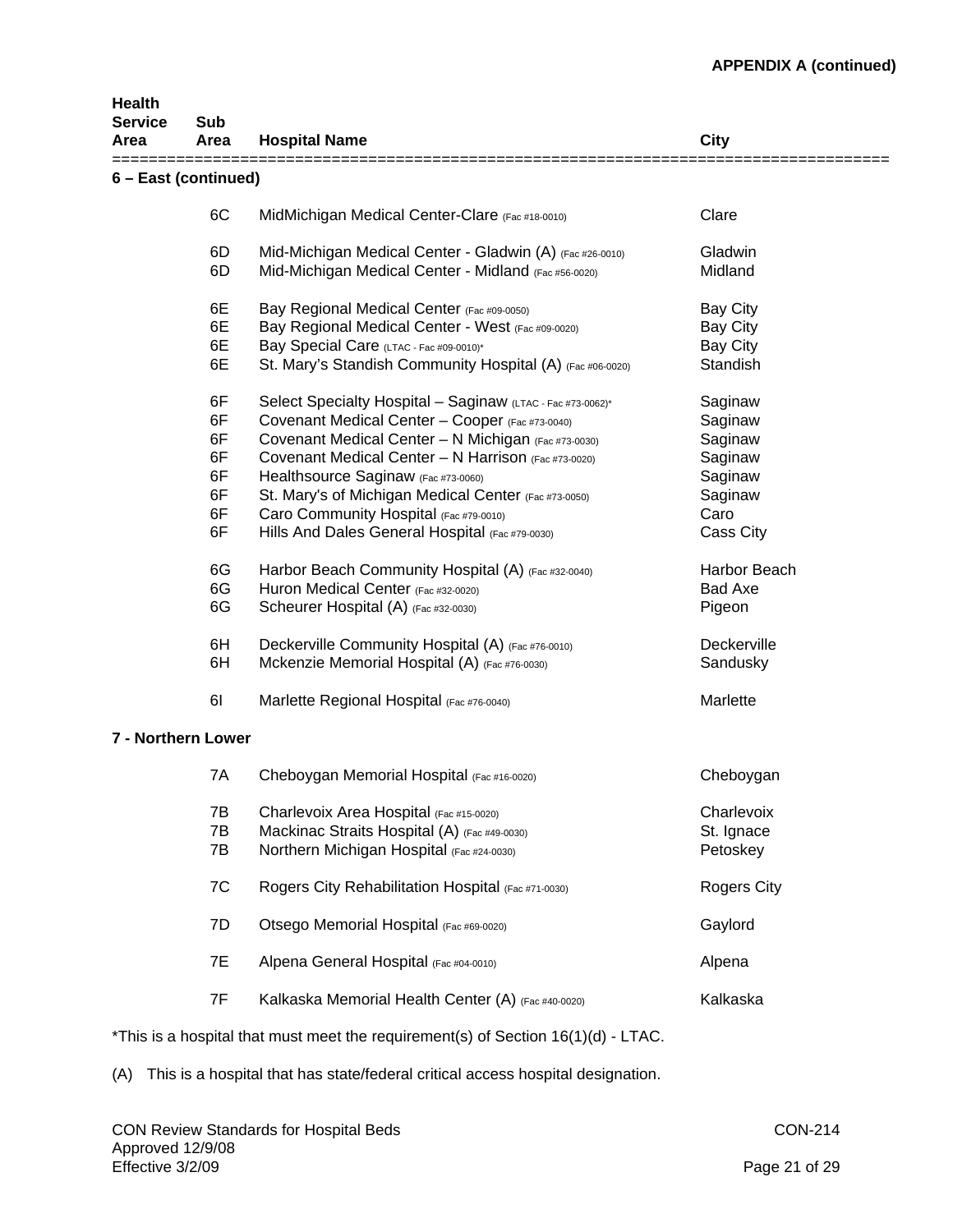| Health<br><b>Service</b> | Sub            |                                                                                           |                                   |
|--------------------------|----------------|-------------------------------------------------------------------------------------------|-----------------------------------|
| Area                     | Area           | <b>Hospital Name</b>                                                                      | City                              |
|                          |                | 7 - Northern Lower (continued)                                                            |                                   |
|                          | 7F<br>7F       | Munson Medical Center (Fac #28-0010)<br>Paul Oliver Memorial Hospital (A) (Fac #10-0020)  | <b>Traverse City</b><br>Frankfort |
|                          | 7G             | Mercy Hospital - Cadillac (Fac #84-0010)                                                  | Cadillac                          |
|                          | 7H             | Mercy Hospital - Grayling (Fac #20-0020)                                                  | Grayling                          |
|                          | 71             | West Shore Medical Center (Fac #51-0020)                                                  | Manistee                          |
| 8 - Upper Peninsula      |                |                                                                                           |                                   |
|                          | 8A             | Grand View Hospital (Fac #27-0020)                                                        | Ironwood                          |
|                          | 8B             | Aspirus Ontonagon Hospital, Inc. (A) (Fac #66-0020)                                       | Ontonagon                         |
|                          | 8C             | Iron County Community Hospital (Fac #36-0020)                                             | Iron River                        |
|                          | 8D             | Baraga County Memorial Hospital (A) (Fac #07-0020)                                        | L'anse                            |
|                          | 8E<br>8E       | Keweenaw Memorial Medical Center (Fac #31-0010)<br>Portage Health Hospital (Fac #31-0020) | Laurium<br>Hancock                |
|                          | 8F             | Dickinson County Memorial Hospital (Fac #22-0020)                                         | Iron Mountain                     |
|                          | 8G<br>8G       | Bell Memorial Hospital (Fac #52-0010)<br>Marquette General Hospital (Fac #52-0050)        | Ishpeming<br>Marquette            |
|                          | 8H             | St. Francis Hospital (Fac #21-0010)                                                       | Escanaba                          |
|                          | 8 <sub>l</sub> | Munising Memorial Hospital (A) (Fac #02-0010)                                             | Munising                          |
|                          | 8J             | Schoolcraft Memorial Hospital (A) (Fac #77-0010)                                          | Manistique                        |
|                          | 8K             | Helen Newberry Joy Hospital (A) (Fac #48-0020)                                            | Newberry                          |
|                          | 8L             | Chippewa County War Memorial Hospital (Fac #17-0020)                                      | <b>Sault Ste Marie</b>            |

(A) This is a hospital that has state/federal critical access hospital designation.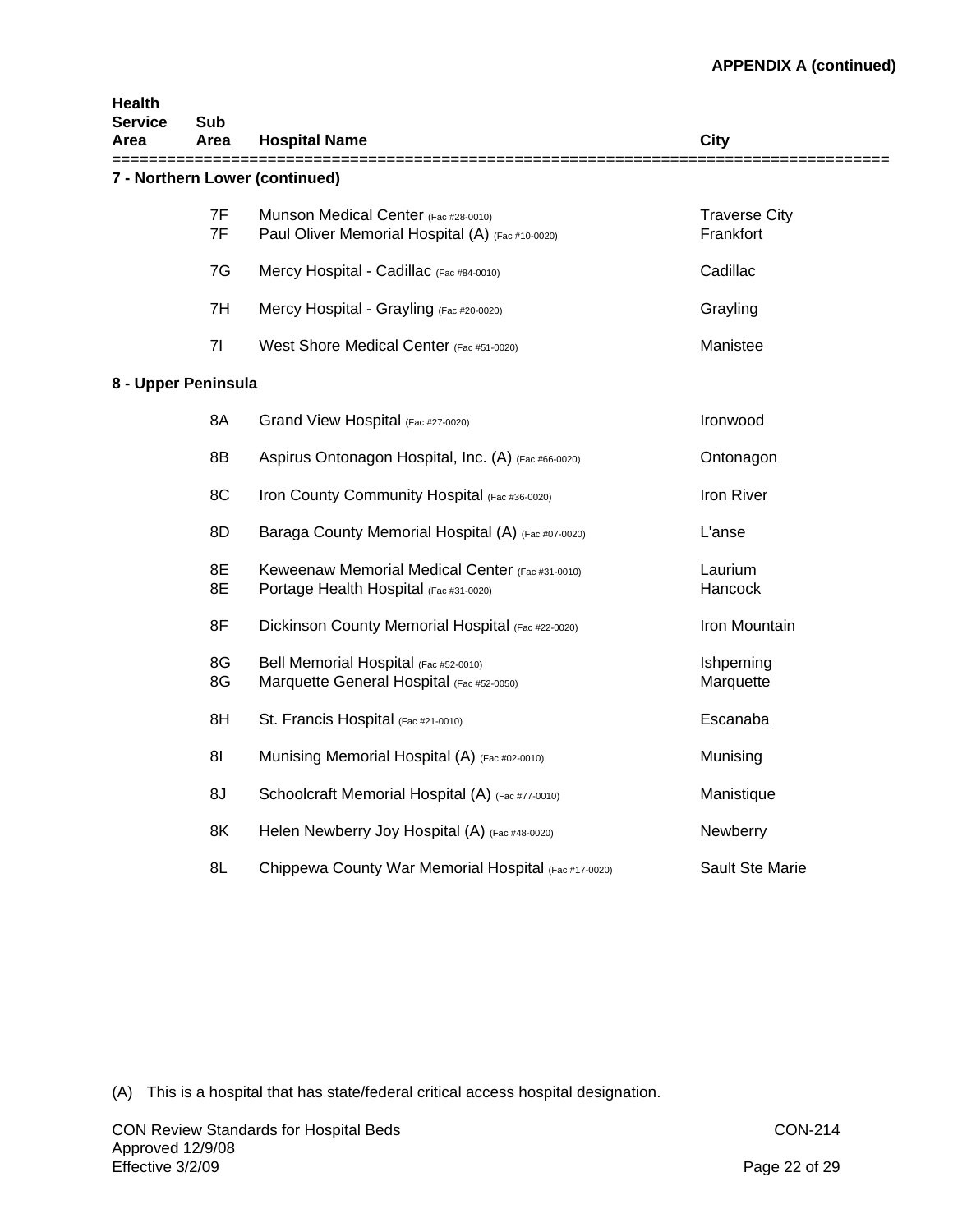## **APPENDIX B**

## **CON REVIEW STANDARDS FOR HOSPITAL BEDS**

Rural Michigan counties are as follows:

| Alcona<br>Alger<br>Antrim<br>Arenac<br>Baraga<br>Charlevoix<br>Cheboygan<br>Clare<br>Crawford<br>Emmet<br>Gladwin | Hillsdale<br>Huron<br>losco<br>Iron<br>Lake<br>Luce<br>Mackinac<br>Manistee<br>Mason<br>Montcalm<br>Montmorency | Ogemaw<br>Ontonagon<br>Osceola<br>Oscoda<br>Otsego<br>Presque Isle<br>Roscommon<br>Sanilac<br>Schoolcraft<br>Tuscola |
|-------------------------------------------------------------------------------------------------------------------|-----------------------------------------------------------------------------------------------------------------|----------------------------------------------------------------------------------------------------------------------|
| Gogebic                                                                                                           | Oceana                                                                                                          |                                                                                                                      |

Micropolitan statistical area Michigan counties are as follows:

| Allegan               | Gratiot   | Mecosta    |
|-----------------------|-----------|------------|
| Alpena                | Houghton  | Menominee  |
| Benzie                | Isabella  | Midland    |
| <b>Branch</b>         | Kalkaska  | Missaukee  |
| Chippewa              | Keweenaw  | St. Joseph |
| Delta                 | Leelanau  | Shiawassee |
| Dickinson             | Lenawee   | Wexford    |
| <b>Grand Traverse</b> | Marquette |            |

Metropolitan statistical area Michigan counties are as follows:

| <b>Barry</b>   | Ionia      | Newaygo   |
|----------------|------------|-----------|
| Bay            | Jackson    | Oakland   |
| <b>Berrien</b> | Kalamazoo  | Ottawa    |
| Calhoun        | Kent       | Saginaw   |
| Cass           | Lapeer     | St. Clair |
| Clinton        | Livingston | Van Buren |
| Eaton          | Macomb     | Washtenaw |
| Genesee        | Monroe     | Wayne     |
| Ingham         | Muskegon   |           |

Source:

65 F.R., p. 82238 (December 27, 2000) Statistical Policy Office Office of Information and Regulatory Affairs United States Office of Management and Budget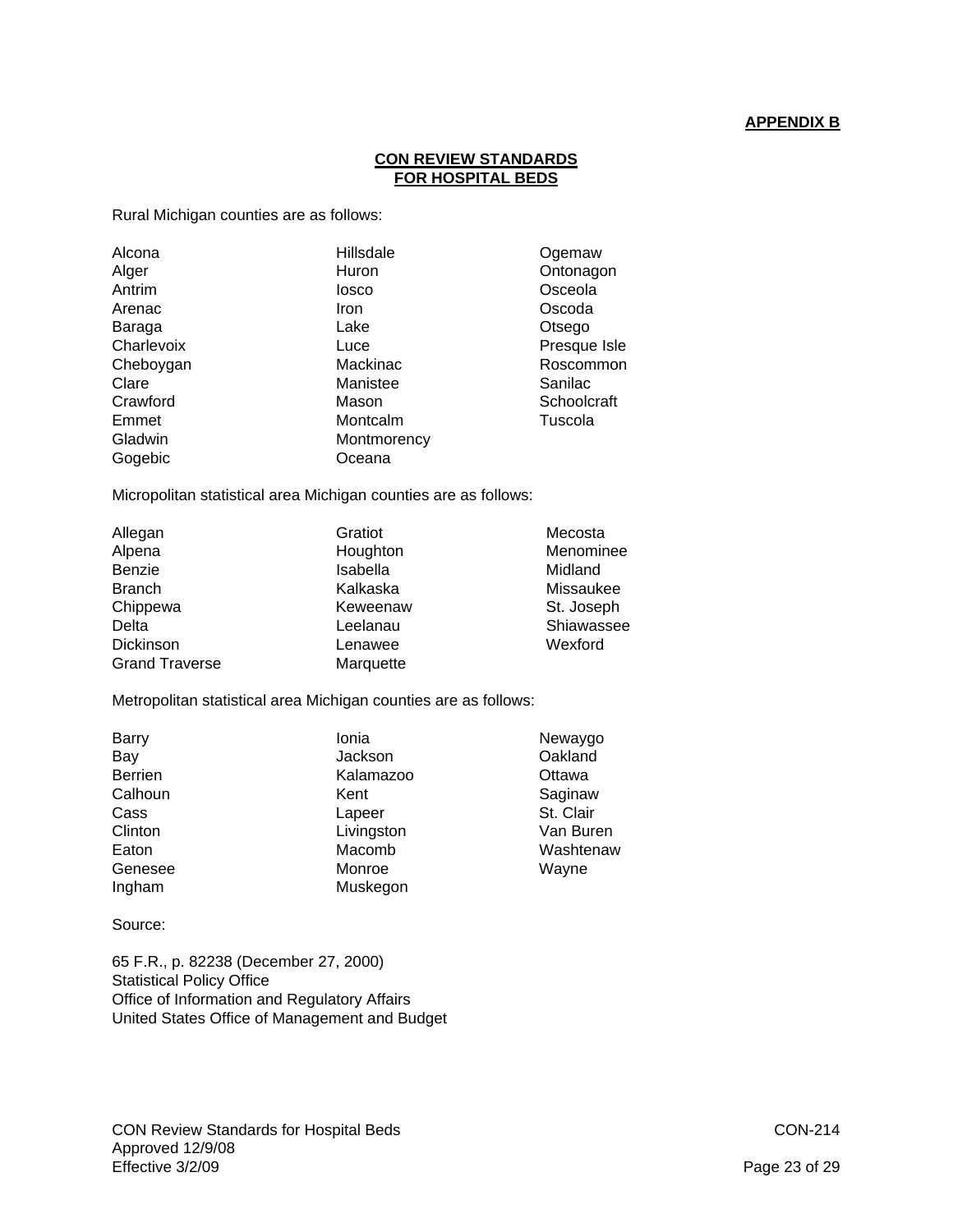# **CON REVIEW STANDARDS FOR HOSPITAL BEDS**

The hospital bed need for purposes of these standards, effective March 2, 2009, and until otherwise changed by the Commission are as follows:

| Health           |               |             |
|------------------|---------------|-------------|
| Service          | SA            | Bed         |
| Area             | No.           | <b>Need</b> |
| 1 - SOUTHEAST    |               |             |
|                  | 1A            | 2946        |
|                  | 1B            | 480         |
|                  | 1C            | 1481        |
|                  | 1D            | 2979        |
|                  | 1E            | 495         |
|                  | 1F            | 700         |
|                  | 1G            | 267         |
|                  | 1H            | 1648        |
|                  | 11            | 53          |
|                  | 1J            | 177         |
|                  |               |             |
| 2 - MID-SOUTHERN |               |             |
|                  | 2A            | 889         |
|                  | 2B            | 306         |
|                  | 2C            | 59          |
|                  | 2D            | 117         |
|                  |               |             |
| 3-SOUTHWEST      |               |             |
|                  | 3A            | 890         |
|                  | $3\mathsf{B}$ | 281         |
|                  | $3\mathrm{C}$ | 282         |
|                  | 3D            | 89          |
|                  | 3E            | 71          |
|                  |               |             |
| $4 - WEST$       |               |             |
|                  | 4A            | 65          |
|                  | 4B            | 52          |
|                  | 4C            | 19          |
|                  | 4D            | 13          |
|                  | 4E            | 38          |
|                  | $4\mathsf{F}$ | 133         |
|                  | $4\mathsf{G}$ | 373         |
|                  | 4H            | 1400        |
|                  | 41            | 48          |
|                  | $4J$          | $157\,$     |
|                  | $4\mathsf{K}$ | $18$        |
|                  | 4L            | $30\,$      |
|                  |               |             |
| $5 - GLS$        |               |             |
|                  | $5A$          | ${\bf 78}$  |
|                  | $5\mathsf{B}$ | 1163        |
|                  | 5C            | 109         |
|                  |               |             |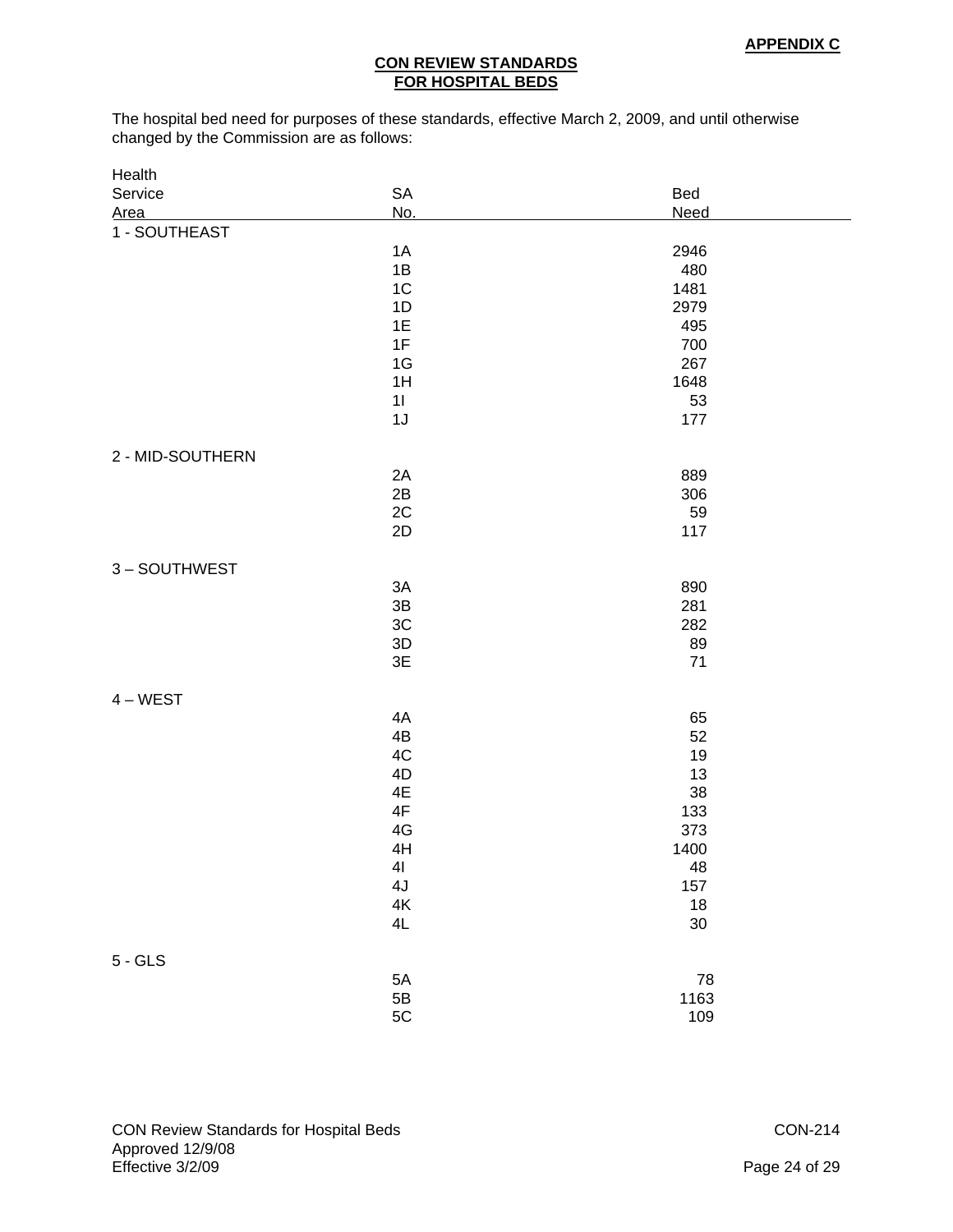| SA<br>Bed<br>Service<br>No.<br>Need<br>Area<br>$6 - EAST$ |  |
|-----------------------------------------------------------|--|
|                                                           |  |
|                                                           |  |
|                                                           |  |
| 6A<br>96                                                  |  |
| 6B<br>62                                                  |  |
| 6C<br>42                                                  |  |
| 6D<br>181                                                 |  |
| 6E<br>321                                                 |  |
| 6F<br>820                                                 |  |
| 6G<br>48                                                  |  |
| 6H<br>16                                                  |  |
| 61<br>22                                                  |  |
| 7 - NORTHERN LOWER                                        |  |
| 7A<br>38                                                  |  |
| 7B<br>200                                                 |  |
| 7C<br>19                                                  |  |
| 7D<br>35                                                  |  |
| 7E<br>102                                                 |  |
| 7F<br>392                                                 |  |
| 7G<br>64                                                  |  |
| 7H<br>59                                                  |  |
| 71<br>36                                                  |  |
|                                                           |  |
| 8 - UPPER PENINSULA                                       |  |
| 8A<br>30                                                  |  |
| 8B<br>12                                                  |  |
| 8C<br>22                                                  |  |
| 8D<br>12                                                  |  |
| 8E<br>54<br>8F                                            |  |
| 93                                                        |  |
| 8G<br>226                                                 |  |
| 8H<br>53<br>81<br>$\boldsymbol{7}$                        |  |
| $\boldsymbol{9}$<br>8J                                    |  |
| 8K<br>11                                                  |  |
| 8L<br>51                                                  |  |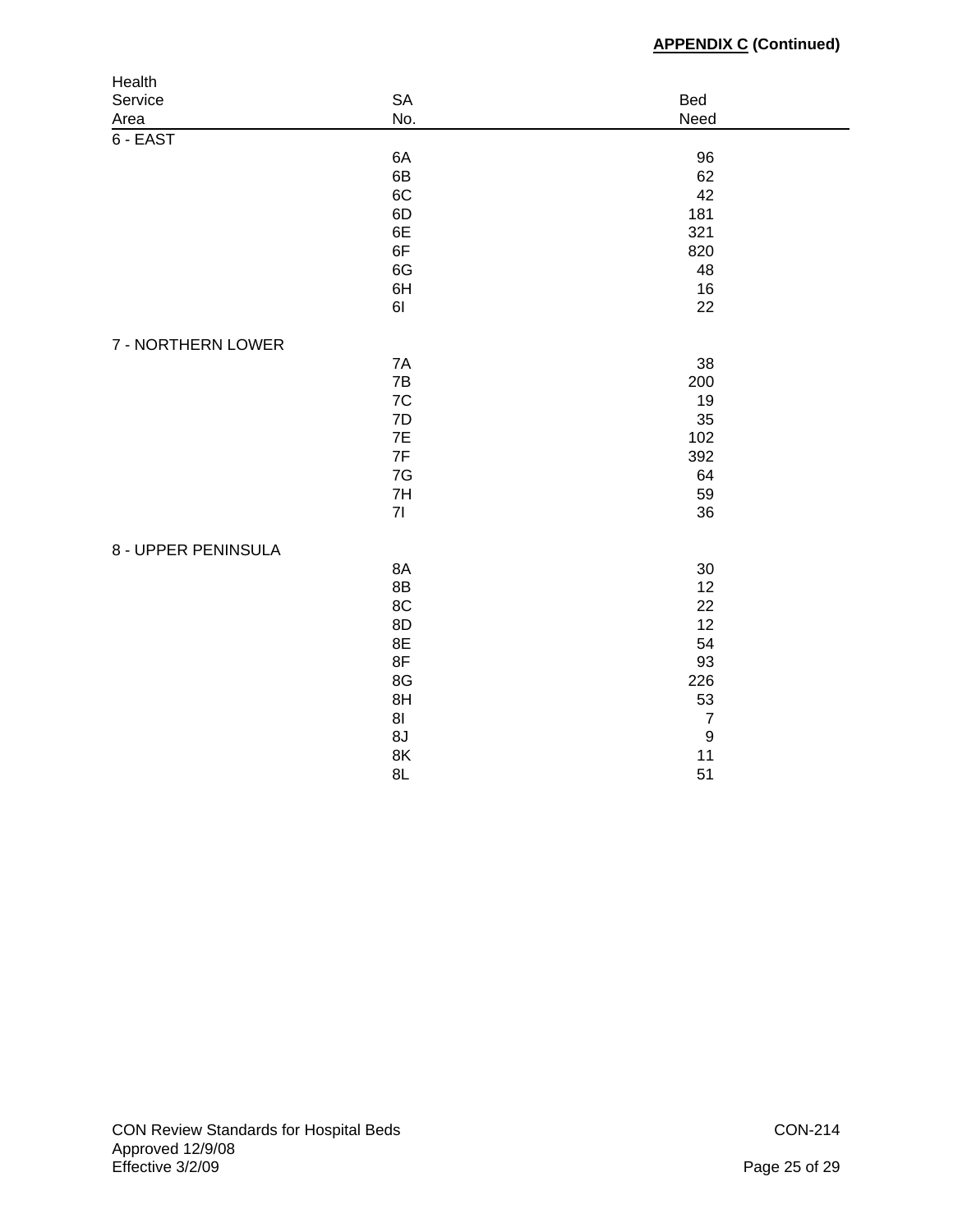# **OCCUPANCY RATE TABLE**

| <b>Adult Medical/Surgical</b> |                              |                       |               |             | <b>Pediatric Beds</b> |         |                             |              |             |
|-------------------------------|------------------------------|-----------------------|---------------|-------------|-----------------------|---------|-----------------------------|--------------|-------------|
|                               |                              |                       | <b>Beds</b>   |             |                       |         |                             | <b>Beds</b>  |             |
| $ADC \geq$                    |                              | ADC< Occup            | <b>Start</b>  | <b>Stop</b> | ADC >                 | $ADC =$ | Occup                       | <b>Start</b> | <b>Stop</b> |
|                               | 30                           | 0.60                  |               | $= 50$      |                       | 30      | 0.50                        |              | $\leq 50$   |
| 31                            | 32                           | 0.60                  | 52            | 52          | 30                    | 33      | 0.50                        | 61           | 66          |
| 32                            | 34                           | 0.61                  | 53            | 56          | 34                    | 40      | 0.51                        | 67           | 79          |
| 35                            | 37                           | 0.62                  | 57            | 60          | 41                    | 46      | 0.52                        | 80           | 88          |
| 38                            | 41                           | 0.63                  | 61            | 65          | 47                    | 53      | 0.53                        | 89           | 100         |
| 42                            | 46                           | 0.64                  | 66            | 72          | 54                    | 60      | 0.54                        | 101          | 111         |
| 47                            | 50                           | 0.65                  | 73            | 77          | 61                    | 67      | 0.55                        | 112          | 121         |
| 51                            | 56                           | 0.66                  | 78            | 85          | 68                    | 74      | 0.56                        | 122          | 131         |
| 57                            | 63                           | 0.67                  | 86            | 94          | 75                    | 80      | 0.57                        | 132          | 139         |
| 64                            | 70                           | 0.68                  | 95            | 103         | 81                    | 87      | 0.58                        | 140          | 149         |
| 71                            | 79                           | 0.69                  | 104           | 114         | 88                    | 94      | 0.59                        | 150          | 158         |
| 80                            | 89                           | 0.70                  | 115           | 126         | 95                    | 101     | 0.60                        | 159          | 167         |
| 90                            | 100                          | 0.71                  | 127           | 140         | 102                   | 108     | 0.61                        | 168          | 175         |
| 101                           | 114                          | 0.72                  | 141           | 157         | 109                   | 114     | 0.62                        | 176          | 182         |
| 115                           | 130                          | 0.73                  | 158           | 177         | 115                   | 121     | 0.63                        | 183          | 190         |
| 131                           | 149                          | 0.74                  | 178           | 200         | 122                   | 128     | 0.64                        | 191          | 198         |
| 150                           | 172                          | 0.75                  | 201           | 227         | 129                   | 135     | 0.65                        | 199          | 206         |
| 173                           | 200                          | 0.76                  | 228           | 261         | 136                   | 142     | 0.66                        | 207          | 213         |
| 201                           | 234                          | 0.77                  | 262           | 301         | 143                   | 149     | 0.67                        | 214          | 220         |
| 235                           | 276                          | 0.78                  | 302           | 350         | 150                   | 155     | 0.68                        | 221          | 226         |
| 277                           | 327                          | 0.79                  | 351           | 410         | 156                   | 162     | 0.69                        | 227          | 232         |
| 328                           | 391                          | 0.80                  | 411           | 484         | 163                   | 169     | 0.70                        | 233          | 239         |
| 392                           | 473                          | 0.81                  | 485           | 578         | 170                   | 176     | 0.71                        | 240          | 245         |
| 474                           | 577                          | 0.82                  | 579           | 696         | 177                   | 183     | 0.72                        | 246          | 252         |
| 578                           | 713                          | 0.83                  | 697           | 850         | 184                   | 189     | 0.73                        | 253          | 256         |
| 714                           | 894                          | 0.84                  | 851           | 894         | 190                   | 196     | 0.74                        | 257          | 262         |
| 895                           |                              |                       | $0.85$ >=1054 |             | 197                   |         | 0.75                        | $>=263$      |             |
|                               |                              | <b>Obstetric Beds</b> |               |             |                       |         | <b>Obstetric Beds cont.</b> |              |             |
|                               |                              |                       | <b>Beds</b>   |             |                       |         |                             | <b>Beds</b>  |             |
|                               | $ADC > ADC \leftarrow Occup$ |                       | <b>Start</b>  | <b>Stop</b> | ADC >                 | $ADC =$ | Occup                       |              | Start Stop  |
|                               | 30                           | 0.50                  |               | <=50        | 115                   | 121     | 0.63                        | 183          | 190         |
| 30                            | 33                           | 0.50                  | 61            | 66          | 122                   | 128     | 0.64                        | 191          | 198         |
| 34                            | 40                           | 0.51                  | 67            | 79          | 129                   | 135     | 0.65                        | 199          | 206         |
| 41                            | 46                           | 0.52                  | 80            | 88          | 136                   | 142     | 0.66                        | 207          | 213         |
| 47                            | 53                           | 0.53                  | 89            | 100         | 143                   | 149     | 0.67                        | 214          | 220         |
| 54                            | 60                           | 0.54                  | 101           | 111         | 150                   | 155     | 0.68                        | 221          | 226         |
| 61                            | 67                           | 0.55                  | 112           | 121         | 156                   | 162     | 0.69                        | 227          | 232         |
| 68                            | 74                           | 0.56                  | 122           | 131         | 163                   | 169     | 0.70                        | 233          | 239         |
| 75                            | 80                           | 0.57                  | 132           | 139         | 170                   | 176     | 0.71                        | 240          | 245         |
| 81                            | 87                           | 0.58                  | 140           | 149         | 177                   | 183     | 0.72                        | 246          | 252         |
| 88                            | 94                           | 0.59                  | 150           | 158         | 184                   | 189     | 0.73                        | 253          | 256         |
| 95                            | 101                          | 0.60                  | 159           | 167         | 190                   | 196     | 0.74                        | 257          | 262         |
| 102                           | 108                          | 0.61                  | 168           | 175         | 197                   |         | 0.75                        | $>=263$      |             |
| 109                           | 114                          | 0.62                  | 176           | 182         |                       |         |                             |              |             |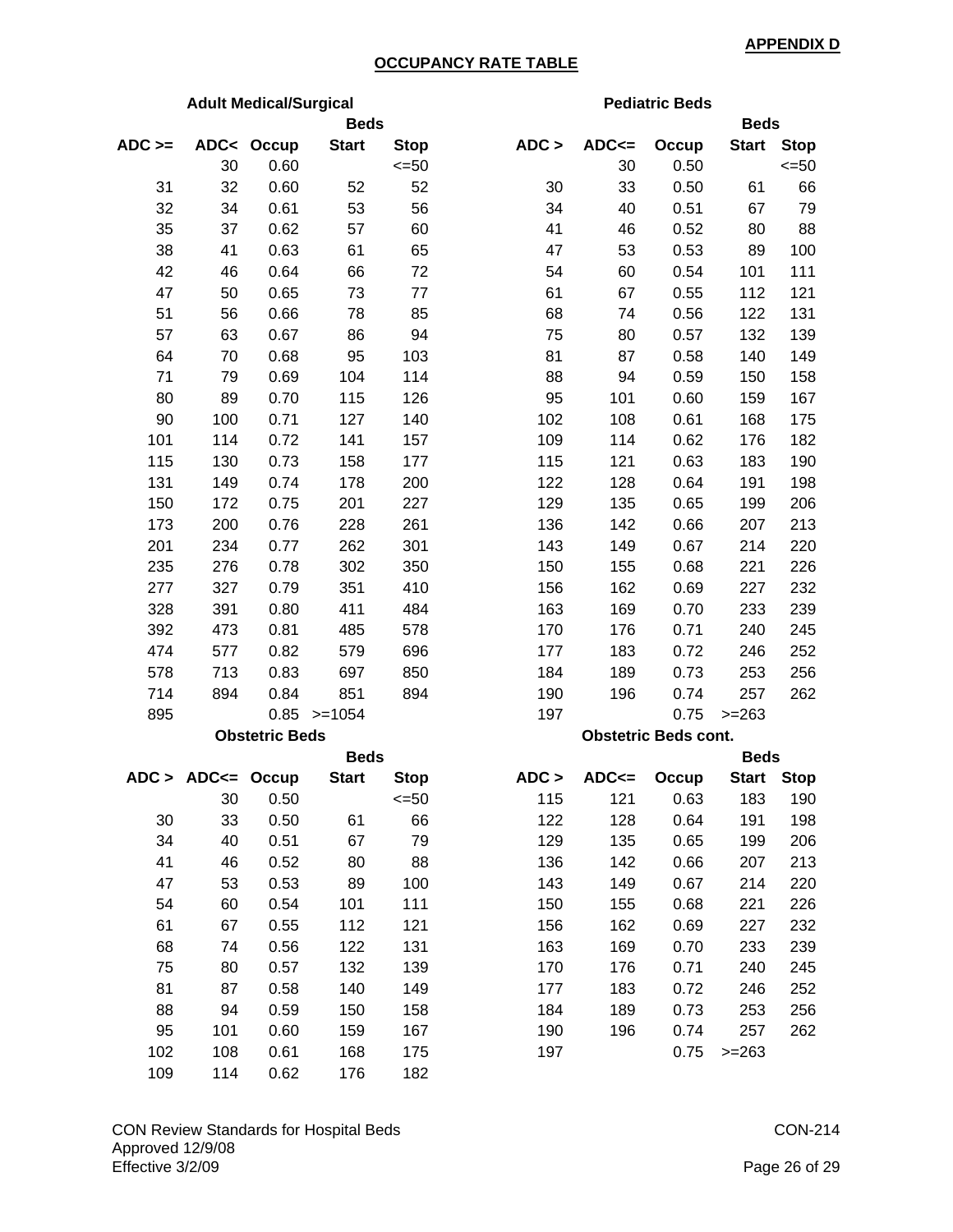# **APPENDIX E**

# **LIMITED ACCESS AREAS**

Limited access areas and the hospital bed need, effective March 2, 2009, for each of those areas are identified below. The hospital bed need for limited access areas shall be changed by the department in accordance with section 2(1)(v) of these standards, and this appendix shall be updated accordingly.

| HEALTH         |                      |             |                      |
|----------------|----------------------|-------------|----------------------|
| <b>SERVICE</b> | LIMITED              | <b>BED</b>  | POPULATION FOR       |
| AREA           | ACCESS AREA          | <b>NEED</b> | <b>PLANNING YEAR</b> |
|                | Alpena/Plus 0808     | 358         | 66.946               |
| 8              | Upper Peninsula 0808 | 415         | 135,215              |

Sources:

- 1) Michigan State University Department of Geography Hospital Site Selection Final Report November 3, 2004, as amended
- 2) Section 4 of these standards
- 3) Michigan State University Department of Geography 2011 Planning Year Hospital Bed Need Calculations August 28, 2008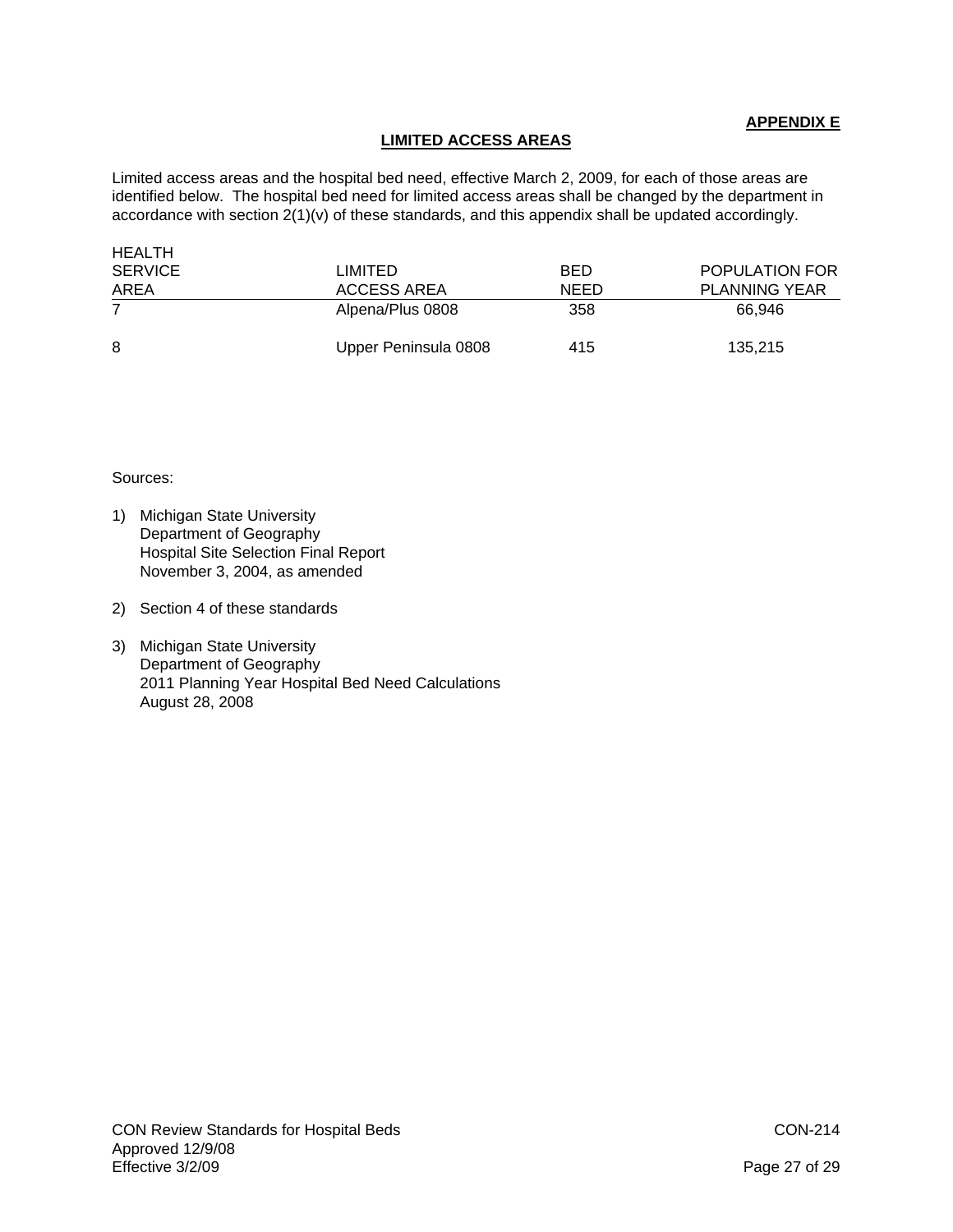# **MICHIGAN DEPARTMENT OF PUBLIC HEALTH OFFICE OF HEALTH AND MEDICAL AFFAIRS**

# **CON REVIEW STANDARDS FOR HOSPITAL BEDS -- ADDENDUM FOR PROJECTS FOR HIV INFECTED INDIVIDUALS --**

(By authority conferred on the CON Commission by sections 22215 and 22217 of Act No. 368 of the Public Acts of 1978, as amended, and sections 7 and 8 of Act No. 306 of the Public Acts of 1969, as amended, being sections 333.22215, 333.2217, 24.207, and 24.208 of the Michigan Compiled Laws.)

# **Section 1. Applicability; definitions**

 Sec. 1. (1) This addendum supplements the CON Review Standards for Hospital Beds and may be used for determining the need for projects established to meet the needs of HIV infected individuals.

 (2) Except as provided by sections 2 and 3 below, these standards supplement and do not supercede the requirements and terms of approval required by the CON Review Standards for Hospital Beds.

 (3) The definitions that apply to the CON Review Standards for Hospital Beds apply to these standards.

- (4) "HIV infected" means that term as defined in Section 5101 of the Code.
- (5) Planning area for projects for HIV infected individuals means the State of Michigan.

## **Section 2. Requirements for approval; change in bed capacity**

 Sec. 2. (1) A project which, if approved, will increase the number of licensed hospital beds in an overbedded subarea or will result in the total number of existing hospital beds in a subarea exceeding the needed hospital bed supply as determined under the CON Review Standards for Hospital Beds may, nevertheless, be approved pursuant to subsection (3) of this addendum.

 (2) Hospital beds approved as a result of this addendum shall be included in the Department inventory of existing beds in the subarea in which the hospital beds will be located. Increases in hospital beds approved under this addendum shall cause subareas currently showing a current surplus of beds to have that surplus increased.

(3) In order to be approved under this addendum, an applicant shall demonstrate all of the following:

 (a) The Director of the Department has determined that action is necessary and appropriate to meet the needs of HIV infected individuals for quality, accessible and efficient health care.

(b) The hospital will provide services only to HIV infected individuals.

 (c) The applicant has obtained an obligation, enforceable by the Department, from existing licensed hospital(s) in any subarea of this state to voluntarily delicense a number of hospital beds equal to the number proposed in the application. The effective date of the delicensure action will be the date the beds approved pursuant to this addendum are licensed. The beds delicensed shall not be beds already subject to delicensure under a bed reduction plan.

(d) The application does not result in more than 20 beds approved under this addendum in the State.

 (4) In making determinations under Section 22225(2)(a) of the Code, for projects under this addendum, the Department shall consider the total cost and quality outcomes for overall community health systems for services in a dedicated portion of an existing facility compared to a separate aids